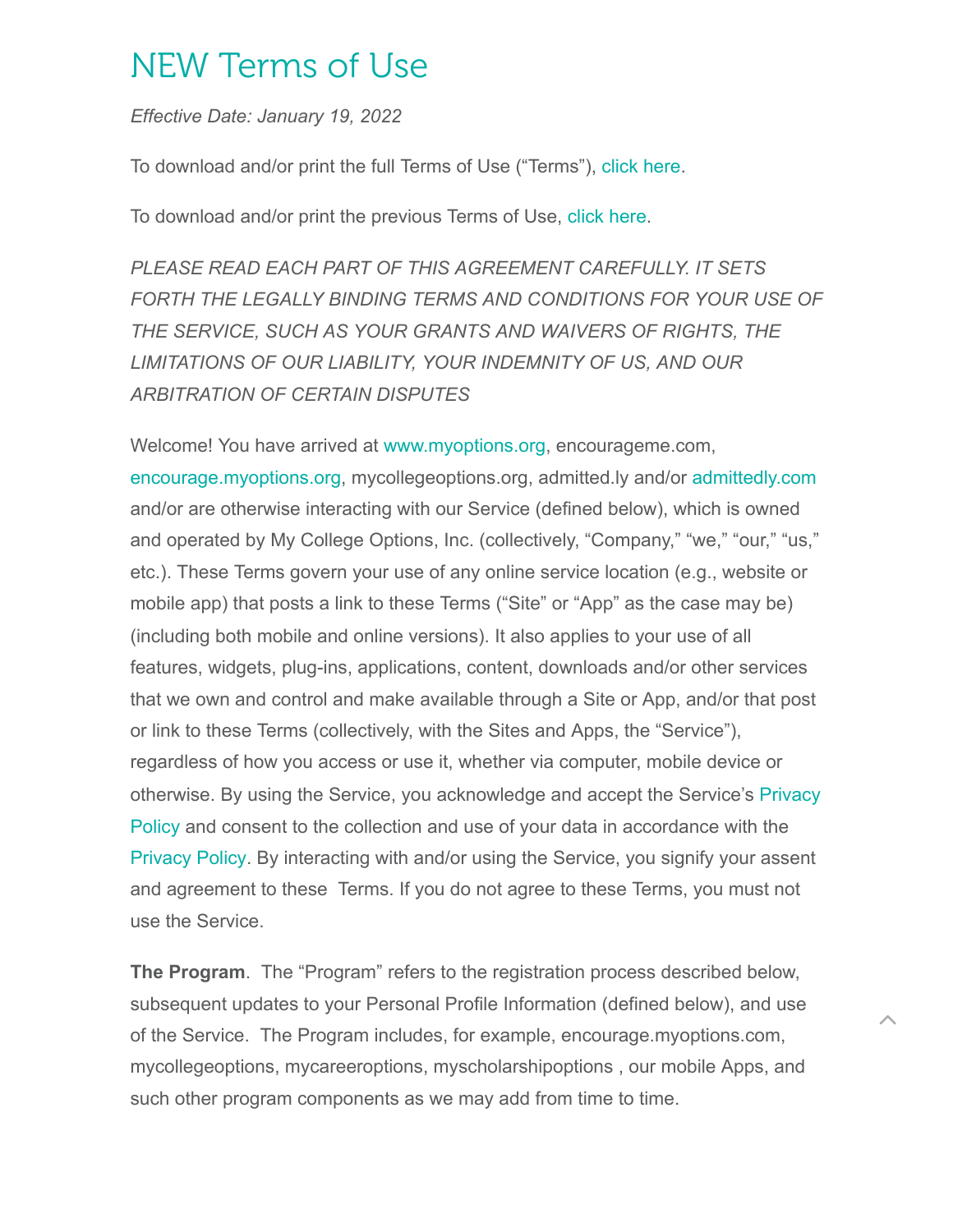**Registration**. Registration for the Program consists of the completion and submission of a form distributed to U.S. secondary schools, or via a form otherwise provided by us; OR directly accessing the Program online via the Service (defined below). By registering for the Program, you acknowledge and accept the Service's [Privacy Policy](https://myoptions.org/privacy-policy/) and consent to the collection and use of your data in accordance with the [Privacy Policy](https://myoptions.org/privacy-policy/), and any additional privacy statements that may be posted on an applicable part of a Registration form or Service information collection page. If you do not agree and consent, do not participate in the Program or access or use the Service. Our Program is entirely voluntary and not required by your district, school or any agency.

**Personal Profile Information**. Your Personal Profile Information means the Personal Information and Demographic Information you provide when registering for the Program AND any updates you make to your Personal Profile Information online via the Service, all as more fully set forth in our [Privacy Policy](https://myoptions.org/privacy-policy/).

### I. RIGHTS AND [RESPONSIBILITIES](#page-2-0) TERMS

- A. Service Content, [Ownership,](#page-2-1) Limited License, and Rights of Others
- B. [Content](#page-4-0) You Submit
- C. Service and Content Use [Restrictions](#page-5-0)
- D. Links by You to the [Service](#page-6-0)
- E. [Indemnity](#page-6-1)

### II. [ACCOUNTS](#page-7-0) AND FEATURES TERMS

A. Third Party Services, [Advertisements](#page-9-0) and Dealings With Third Parties

 $\left\| \right\|$ 

- B. Wireless, [Messaging,](#page-12-0) and Features
- C. Devices and [Connectivity](#page-14-0)
- D. Notices, [Questions](#page-15-0) and Customer Service

### III. [DISPUTES](#page-16-0) TERMS

- A. Dispute [Resolution](#page-16-1)
- B. Disclaimer of [Representations](#page-20-0) and Warranties
- C. [Limitations](#page-21-0) of Our Liability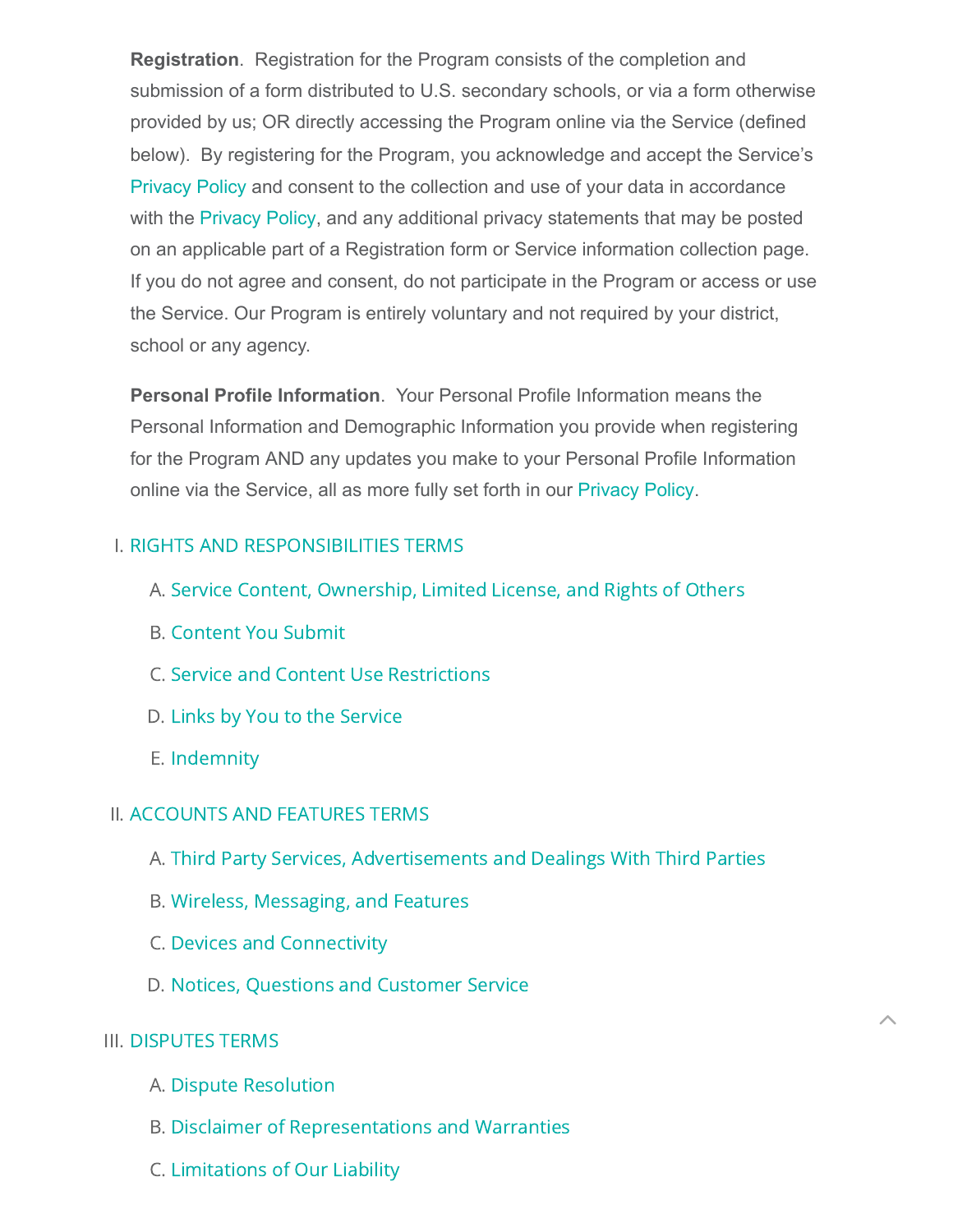- D. Waiver of [Injunctive](#page-23-0) or Other Equitable Relief
- E. Procedure for Alleging Copyright [Infringement](#page-23-1)

### IV. STANDARD TERMS AND [CONDITIONS](#page-26-0)

- A. Consent or [Approval](#page-27-0)
- B. Operation of Service, Availability of Products and Services and [International](#page-27-1) Issues
- C. Severability and [Interpretation](#page-28-0)
- D. Electronic [Communications](#page-28-1) and Contracting
- E. [Investigations,](#page-28-2) Cooperation with Law Enforcement, Termination and Survival
- F. [Assignment](#page-29-0)
- G. California [Consumer](#page-29-1) Rights and Notices
- H. Devices and [Connectivity](#page-30-0)
- I. Complete [Agreement](#page-31-0) and No Waiver

### <span id="page-2-0"></span>I. RIGHTS AND RESPONSIBILITIES TERMS

## <span id="page-2-1"></span>A. SERVICE CONTENT, OWNERSHIP, LIMITED LICENSE, AND RIGHTS OF **OTHERS**

i. Content The Service contains a variety of: (i) materials and other items relating to Company and its products and services, and similar items from our licensors and other third parties, including all layout, information, articles, posts, text, data, files, images, scripts, designs, graphics, button icons, instructions, illustrations, photographs, audio clips, music, sounds, pictures, videos, advertising copy, URLs, technology, software, interactive features, the "look and feel" of the Service, and the compilation, assembly, and arrangement of the materials of the Service and any and all copyrightable material (including source and object code); (ii) trademarks, logos, trade names, trade dress, service marks, and trade identities of various parties, including those of Company (collectively, "Trademarks"); and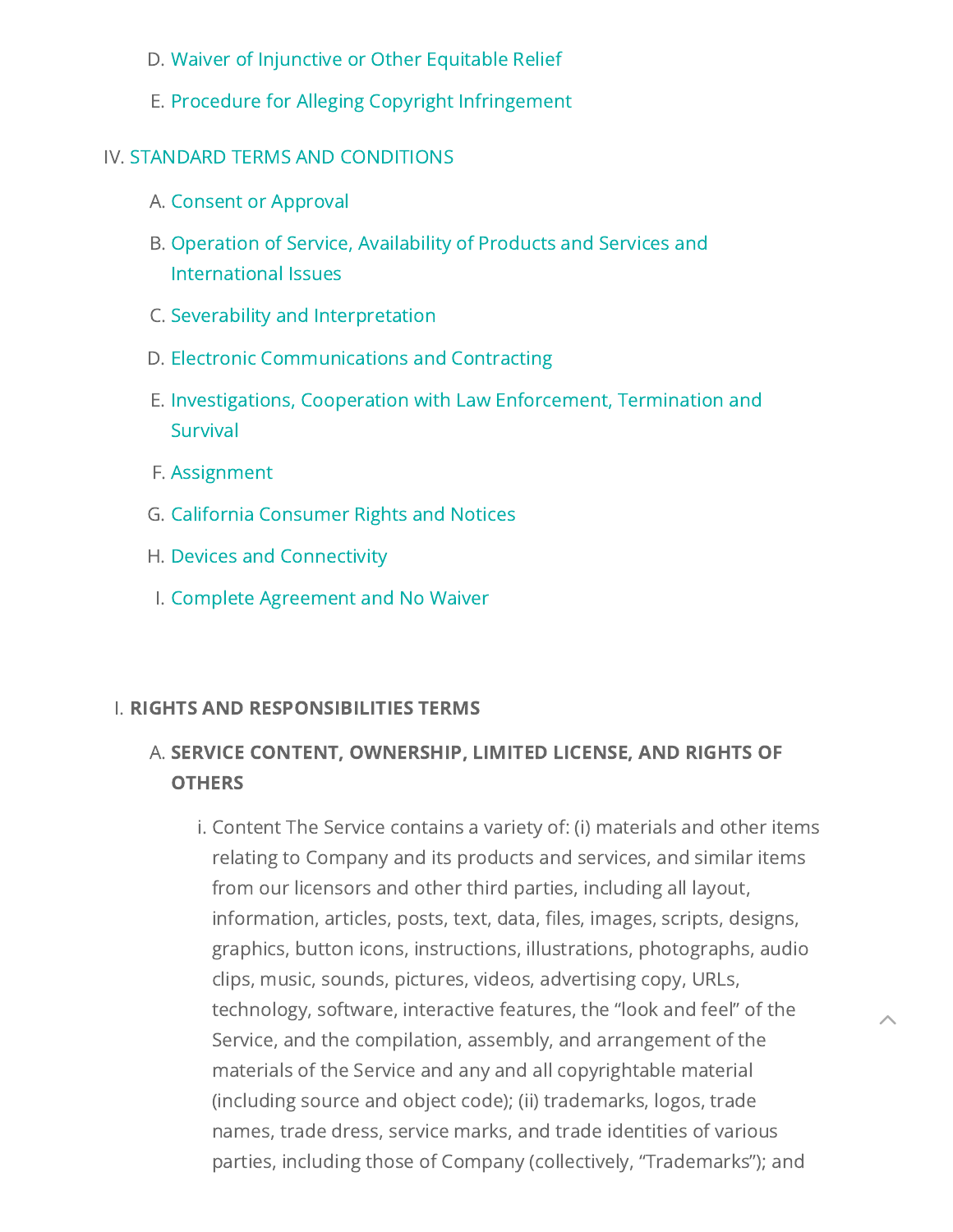(iii) other forms of intellectual property (all of the foregoing, collectively "Content").

- ii. Ownership The Service (including past, present, and future versions) and the Content are owned or controlled by My College Options, Inc. and our licensors and certain other third parties. All right, title, and interest in and to the Content available via the Service is the property of us or our licensors or certain other third parties, and is protected by U.S. and international copyright, trademark, trade dress, patent and/or other intellectual property and unfair competition rights and laws to the fullest extent possible. My College Options, Inc. owns the copyright in the selection, compilation, assembly, arrangement, and enhancement of the Content on the Service.
- iii. Limited License Subject to your strict compliance with these Terms and the Additional Terms, we grant you a limited, non-exclusive, revocable, non-assignable, personal, and non-transferable license to download and copy (temporary storage only of website content and streaming audio and/or video files and a single Device download and storage of the mobile app), display, view, use, play the Content on a personal computer, browser, laptop, tablet, mobile phone or other wireless device, or other Internet-enabled device (each, a "Device"), and/or print one copy of the Content (excluding source and object code in raw form or otherwise, and excluding streaming audio and/or video files) as it is displayed to you, in each case for your personal, non-commercial use only. The foregoing limited license (i) does not give you any ownership of, or any other intellectual property interest in, any Content, and (ii) may be immediately suspended or terminated for any reason, in our sole discretion, and without advance notice or liability. In some instances, we may permit you to have greater access to and use of Content, subject to certain Additional Terms.
- iv. Rights of Others In using the Service: You must respect the intellectual property and other rights of Company and others. Your unauthorized use of Content may violate copyright, trademark, privacy, publicity, communications, and other laws, and any such use may result in your personal liability, including potential criminal liability. We respect the intellectual property rights of others.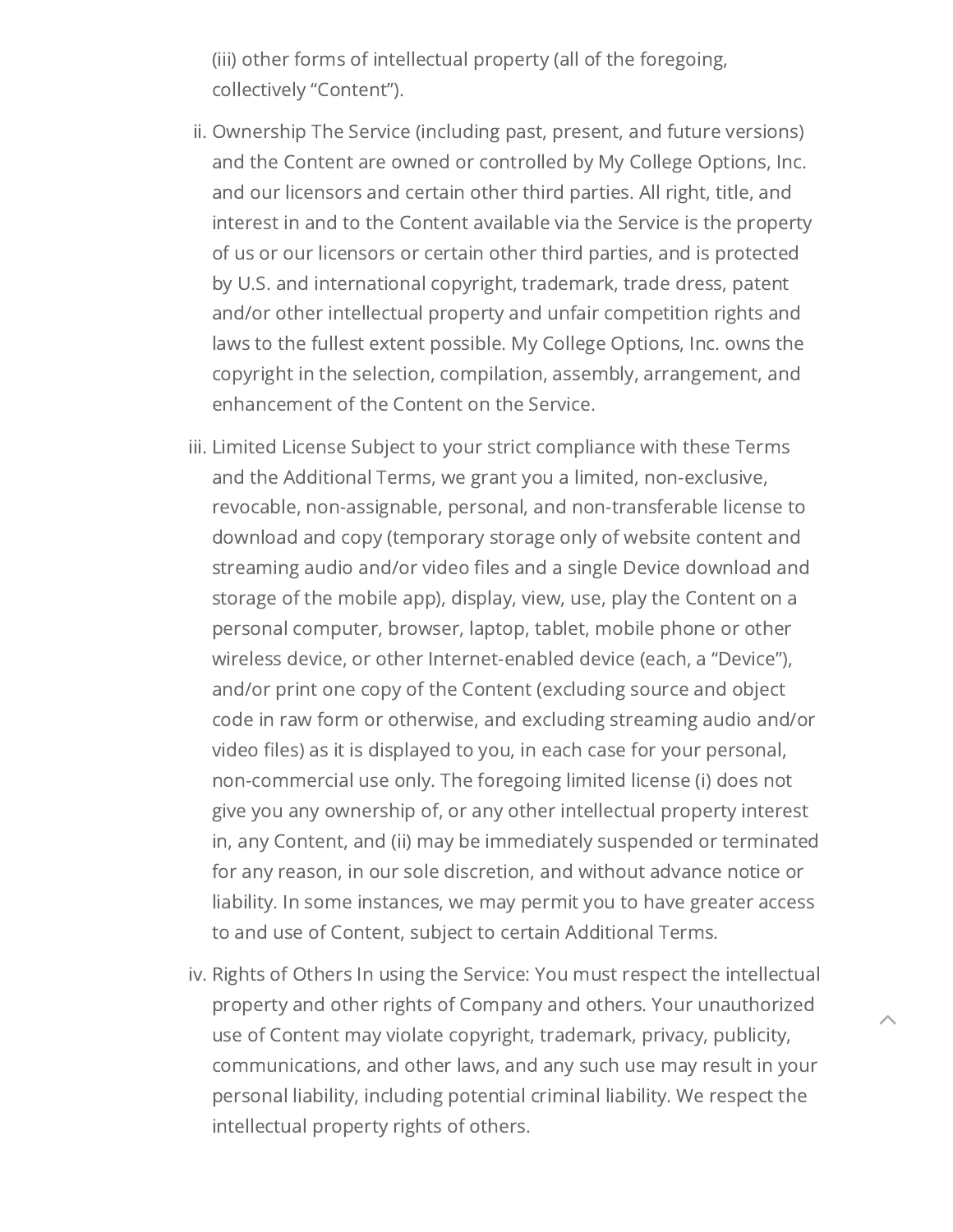- v. Reservation of All Rights Not Granted as to Content and Service: These Terms and any applicable Additional Terms include only narrow, limited grants of rights to Content and to use and access the Service. No right or license may be construed, under any legal theory, by implication, estoppel, industry custom, or otherwise. All rights not expressly granted to you are reserved by us and our licensors and other third parties. Any unauthorized use of any Content or the Service for any purpose is prohibited.
- <span id="page-4-0"></span>B. CONTENT YOU SUBMIT For any content, not including your Personal Profile Information, as defined in our Privacy Policy, you grant us a nonexclusive, unrestricted, unconditional, unlimited, worldwide, irrevocable, perpetual, transferable and cost-free right and license to use, copy, record, distribute, reproduce, disclose, sell, re-sell, sublicense (through multiple levels), display, publicly perform, transmit, publish, broadcast, translate, make derivative works of, and otherwise use in any manner whatsoever, all or any portion of any material or information you post or submit to us (on or via the Service, or by means other than the Service, including without limitation via our social media pages and accounts such as Facebook, Twitter and LinkedIn) ("Submissions"), and derivative works thereof, for any purpose whatsoever in all formats, on or through any means or medium now known or hereafter developed, and with any technology or devices now known or hereafter developed, and to advertise, market, and promote the same. You also irrevocably consent to our use and association of your name (and, if part of a Submission, your likeness) in connection with your Submissions and derivatives thereof. Except as prohibited by law, you hereby waive, and you agree to waive, any moral rights (including attribution and integrity) that you may have in any Submissions, even if it is altered or changed in a manner not agreeable to you. To the extent not waivable, you irrevocably agree not to exercise such rights (if any) in a manner that interferes with any exercise of the granted rights. You understand that you will not receive any fees, sums, consideration, or remuneration for any of the rights granted in this Section. In addition, we and our successors, assigns and licensees retain all of the rights held by members of the general public with regard to your Submissions. Our receipt of your Submissions is not an admission of their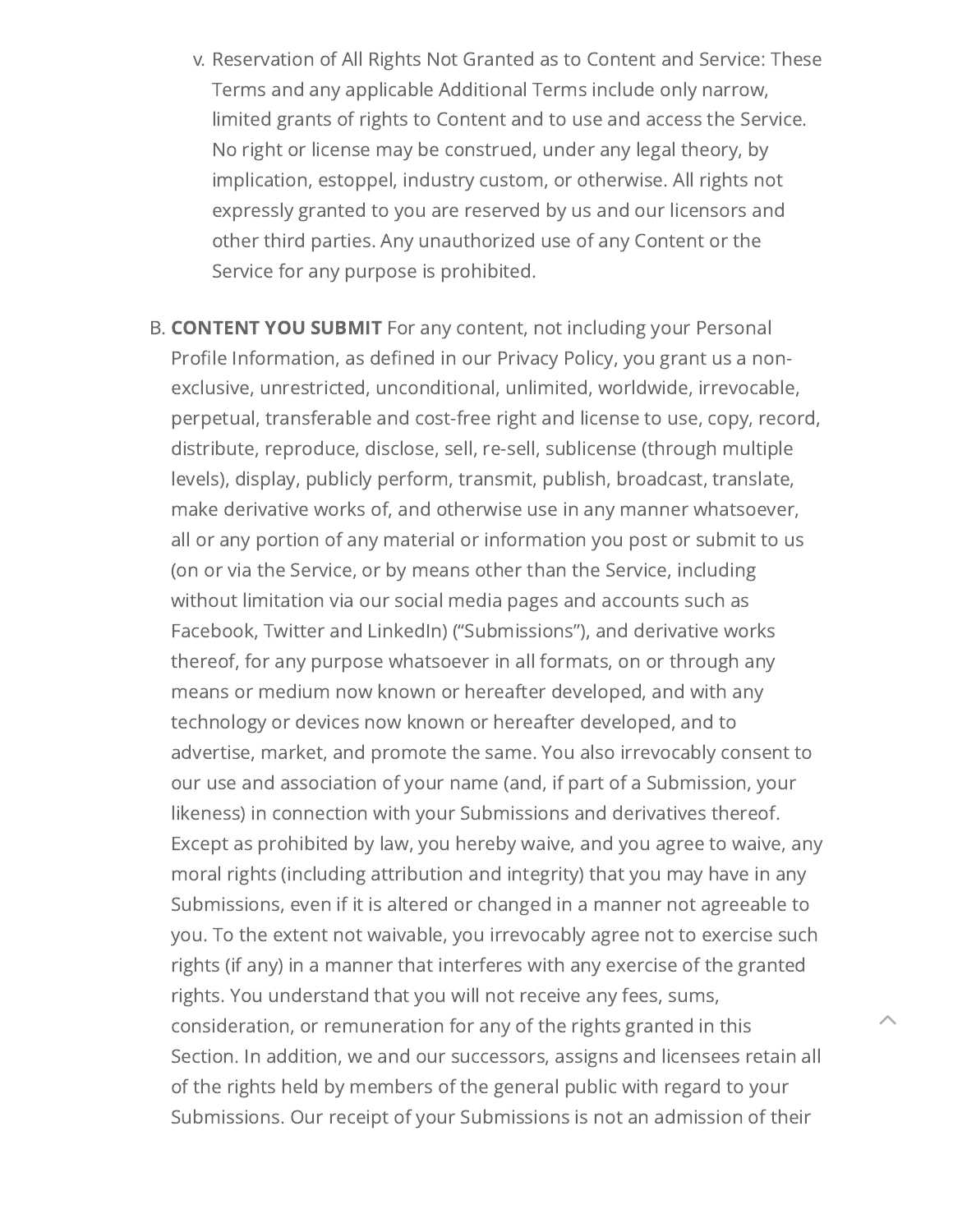novelty, priority, or originality, and it does not impair our right to contest existing or future intellectual property rights relating to your Submissions.

- <span id="page-5-0"></span>C. SERVICE AND CONTENT USE RESTRICTIONS Service Use Restrictions: You agree that you will not: (i) aside from your purchase of goods or services offered for sale by us or our affiliates, use the Service for any political or commercial purpose (including, without limitation, for purposes of advertising, soliciting funds, collecting product prices, and selling products); (ii) use any meta tags or any other "hidden text" utilizing any Trademarks; (iii) engage in any activities through or in connection with the Service that seek to attempt to or do harm to any individuals or entities or are unlawful, offensive, obscene, lewd, lascivious, filthy, violent, threatening, harassing, or abusive, or that violate any right of any third party, or are otherwise objectionable to us; (iv) to the maximum extent not prohibited by applicable law, reverse engineer, decompile, disassemble, reverse assemble, or modify any Service source or object code or any software or other products, services, or processes accessible through any portion of the Service; (v) engage in any activity that interferes with a user's access to the Service or the proper operation of the Service, or otherwise causes harm to the Service, Company, or other users of the Service; (vi) interfere with or circumvent any security feature of the Service or any feature that restricts or enforces limitations on use of or access to the Service, the Content, or the Submissions; (vii) harvest or otherwise collect or store any information (including personally identifiable information about other users of the Service, including email addresses, without the express consent of such users); (viii) attempt to gain unauthorized access to the Service, other computer systems or networks connected to the Service, through password mining or any other means; or (ix) otherwise violate these Terms or any applicable Additional Terms.
	- i. Content Use Restrictions: Without limiting the restrictions in Section 1 or in any applicable Additional Terms, you also agree that, in using the Service, you: (i) will not monitor, gather, copy, or distribute the Content (except as may be a result of standard search engine activity or use of a standard browser) on the Service by using any robot, rover, "bot", spider, scraper, crawler, spyware, engine, device, software, extraction tool, or any other automatic device, utility, or manual process of any kind; (ii) will not frame or utilize framing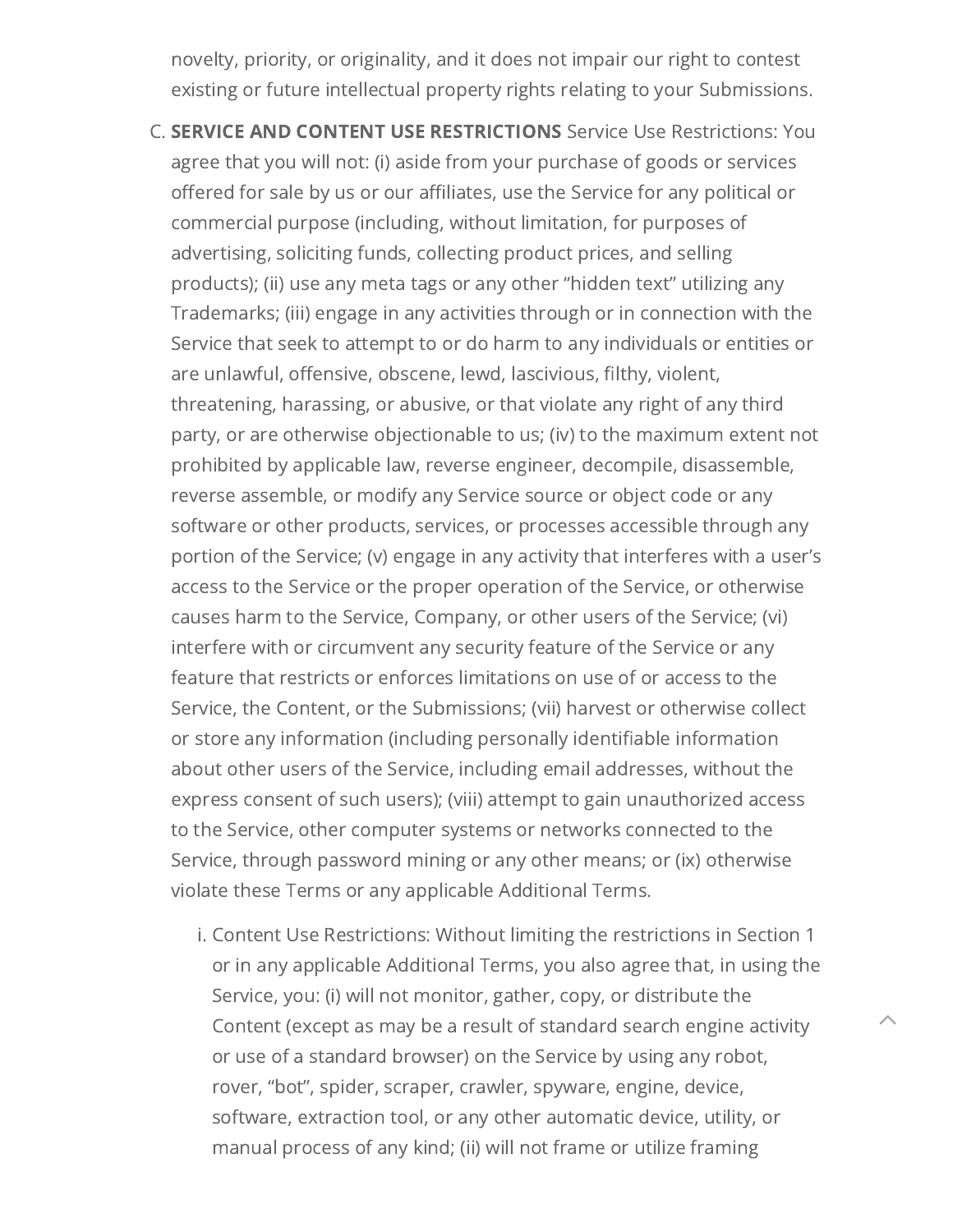techniques to enclose any such Content (including any images, text, or page layout); (iii) will keep intact all Trademark, copyright, and other intellectual property notices contained in such Content; (iv) will not use such Content in a manner that suggests an unauthorized association with any of our or our licensors' products, services, or brands; (v) will not make any modifications to such Content; (vi) will not copy, modify, reproduce, archive, sell, lease, rent, exchange, create derivative works from, publish by hard copy or electronic means, publicly perform, display, disseminate, distribute, broadcast, retransmit, circulate or transfer to any third party or on any thirdparty application or website, or otherwise use or exploit such Content in any way for any purpose except as specifically permitted by these Terms or any applicable Additional Terms or with the prior written consent of an officer of Company or, in the case of Content from a licensor, the owner of the Content; and (vii) will not insert any code or product to manipulate such Content in any way that adversely affects any user experience.

- ii. Availability of Service and Content: We may immediately suspend or terminate the availability of the Service and Content (and any elements and features of them), in whole or in part, for any reason, in our sole discretion, and without advance notice or liability.
- <span id="page-6-0"></span>D. LINKS BY YOU TO THE SERVICE We grant you a limited, non-exclusive, revocable, non-assignable, personal, and non-transferable license to create hyperlinks to the Service, so long as: (i) the links only incorporate text, and do not use any Trademarks, (ii) the links and the content on your website do not suggest any affiliation with us or cause any other confusion, and (iii) the links and the content on your website do not portray Company or its products or services in a false, misleading, derogatory, or otherwise offensive manner, and do not contain content that is unlawful, offensive, obscene, lewd, lascivious, filthy, violent, threatening, harassing, or abusive, or that violate any right of any third party or are otherwise objectionable to us. We reserve the right to suspend or prohibit linking to the Service for any reason, in its sole discretion, without advance notice or any liability of any kind to you or any third party.

 $\left\| \right\|$ 

<span id="page-6-1"></span>E. **INDEMNITY** You agree to, and you hereby, defend (if we request), indemnify, and hold Company Parties (as defined in the Disputes Terms,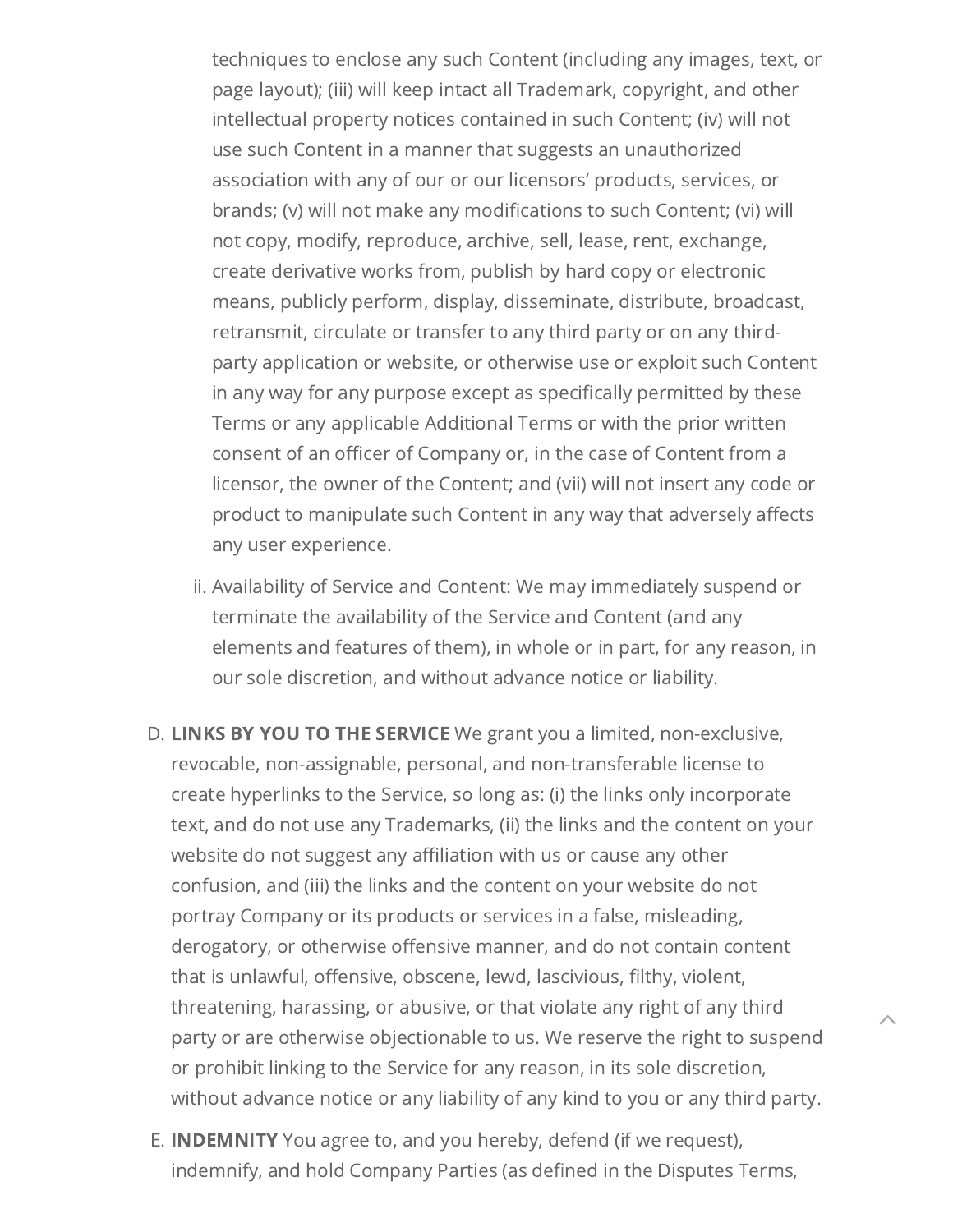Section 3) harmless from and against any and all claims, damages, losses, costs, investigations, liabilities, judgments, fines, penalties, settlements, interest, and expenses (including attorneys' fees) that directly or indirectly arise from or are related to any claim, suit, action, demand, or proceeding made or brought against any Company Party, or on account of the investigation, defense, or settlement thereof, arising out of or in connection with, whether occurring heretofore or hereafter: (i) your Submissions; (ii) your use of the Service and your activities in connection with the Service; (iii) your breach or alleged breach of these Terms or any applicable Additional Terms; (iv) your violation or alleged violation of any laws, rules, regulations, codes, statutes, ordinances, or orders of any governmental or quasi-governmental authorities in connection with your use of the Service or your activities in connection with the Service; (v) information or material transmitted through your Device, even if not submitted by you, that infringes, violates, or misappropriates any copyright, trademark, trade secret, trade dress, patent, publicity, privacy, or other right of any person or entity; (vi) any misrepresentation made by you; and (vii) Company Parties' use of the information that you submit to us (including your Submissions) (all of the foregoing, "Claims and Losses"). You will cooperate as fully required by our Parties in the defense of any Claim and Losses. Notwithstanding the foregoing, our Parties retain the exclusive right to settle, compromise, and pay any and all Claims and Losses, and our Parties reserve the right to assume the exclusive defense and control of any Claims and Losses. You will not settle any Claims and Losses without, in each instance, the prior written consent of an officer of a Company Party.

<span id="page-7-0"></span>II. ACCOUNTS AND FEATURES TERMS ACCOUNTS AND PROFILES Accounts: In order to access or use some of the features on the Service, you must first register for the Program. You may register here or by downloading and registering for our mobile application(s). The Service's practices governing any resulting collection use, disclosure and management of your personal information are disclosed in its Privacy Policy. If you are under the age of thirteen (13), then you are not permitted to register as a user or otherwise use the Service or submit personal information to us. If you register for any feature that requires a password and/or username, then you will select your own password at the time of registration (or we may send you an email notification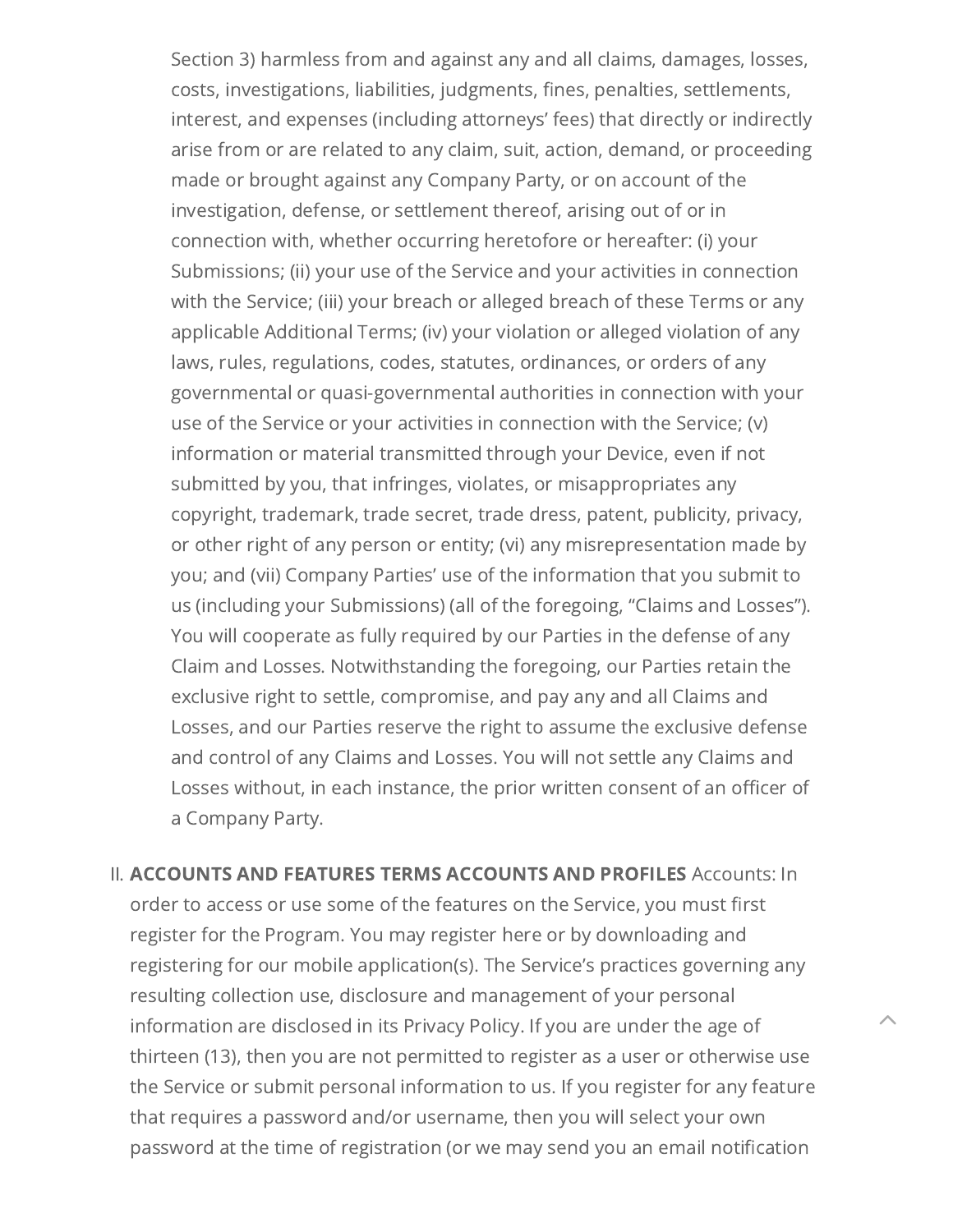with a randomly generated initial password) and you agree that: (i) you will not use a username (or email address) that is already being used by someone else, may impersonate another person, belongs to another person, violates the intellectual property or other right of any person or entity, or is offensive. We may reject the use of any password, username, or email address for any other reason in our sole discretion; (ii) you will provide true, accurate, current, and complete registration information about yourself in connection with the registration process and, as permitted, to maintain and update it including on your profile page, continuously and promptly to keep it accurate, current, and complete; (iii) you are solely responsible for all activities that occur under your account, password, and username – whether or not you authorized the activity; (iv) you are solely responsible for maintaining the confidentiality of your password and for restricting access to your Device so that others may not access any password protected portion of the Service using your name, username, or password; (v) you will immediately notify us of any unauthorized use of your account, password, or username, or any other breach of security; and (vi) you will not sell, transfer, or assign your account or any account rights. We will not be liable for any loss or damage (of any kind and under any legal theory) to you or any third party arising from your inability or failure for any reason to comply with any of the foregoing obligations. If any information that you provide, or if we have reasonable grounds to suspect that any information that you provide, is false, inaccurate, outdated, incomplete, or violates these Terms, any applicable Additional Terms, or any applicable law, then we may suspend or terminate your account. We also reserve the more general and broad right to terminate your account or suspend or otherwise deny you access to it or its benefits – all in our sole discretion, for any reason, and without advance notice or liability. Profiles and Postings: We may offer you the ability to set preferences relating to your profile or Service activities, but settings may not become effective immediately or be error free, and options may change from time-to-time. We assume no responsibility or liability for the accuracy of users' profile information or postings. We may offer both private and public profiles. Your personal information in private profiles will be Personal Profile Information, which will be semi-private as more fully set forth in our Privacy Policy. However, any information that is part of a public-facing profile or posting (including without limitation comment boards) will be treated as a Submission under Section 1.B of these Terms and subject to use and sharing by us and others as set forth in these Terms and the Privacy Policy. Profile pages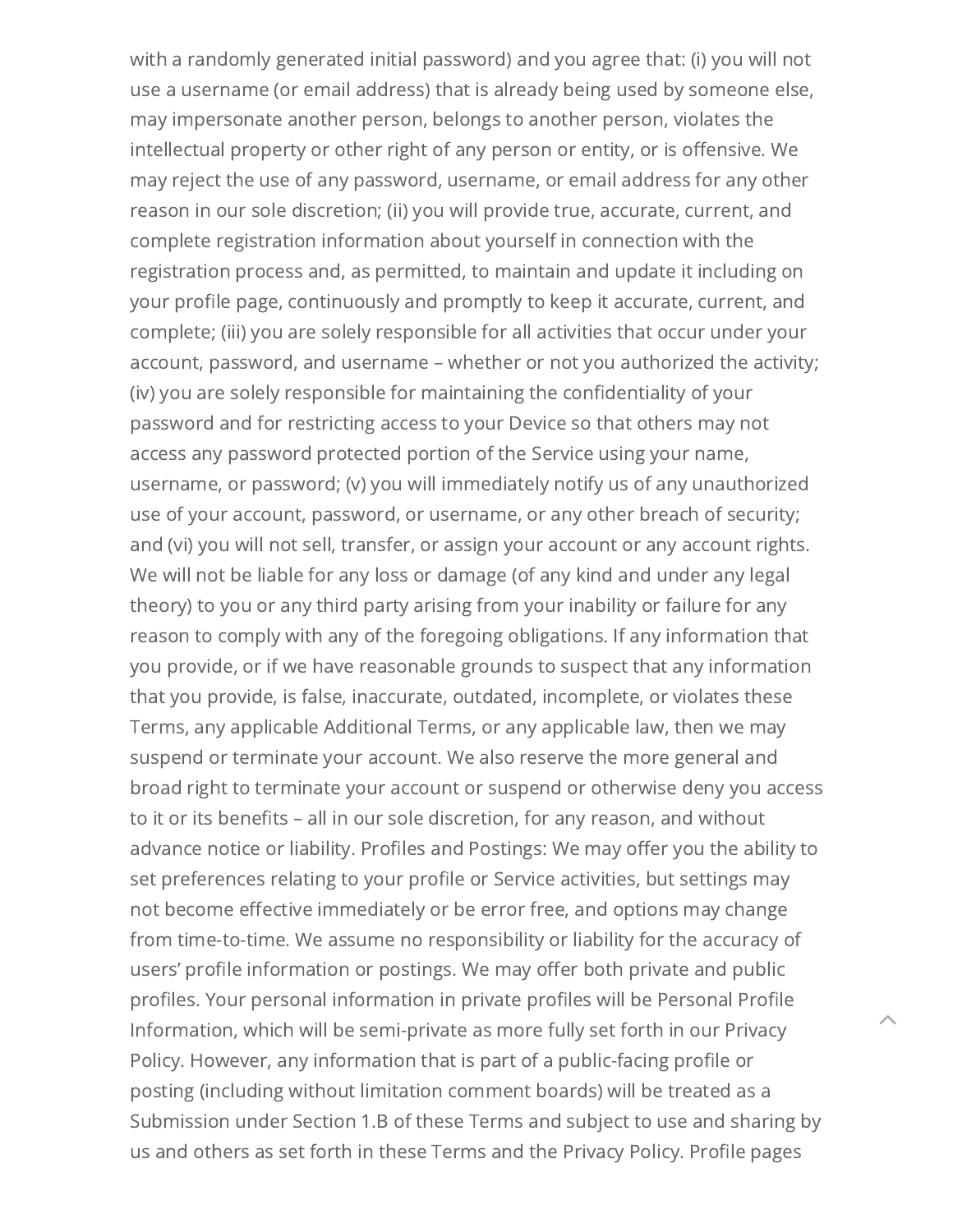may only be set up by, and user postings made by, the individual that is the subject of the profile page or posting or, in the case of Encoura, LLC member entities and other entities, an authorized representative of the entity. We do not review all profile pages or postings, though we reserve the right to do so, and we are not responsible for any unauthorized profile pages or inappropriate postings that may appear on the Service. If there is any dispute as to whether a profile page has been created or is being maintained by an authorized representative of the individual who is the subject of that profile page, then we shall have the sole right, but are not obligated, to resolve such dispute as we determine is appropriate in our sole discretion. Such resolution may include, without limitation, deleting or disabling access to profile pages, or any portion thereof, at any time without notice. We reserve the right to remove or disable postings that violate these Terms or are unlawful, offensive, obscene, lewd, lascivious, filthy, violent, threatening, harassing, or abusive, or that violate any right of any third-party or are otherwise objectionable to us.

<span id="page-9-0"></span>A. THIRD PARTY SERVICES, ADVERTISEMENTS AND DEALINGS WITH THIRD

**PARTIES** Third-Party Content and Site and Advertisements: The Service may contain or may interact with or otherwise be associated with third party platforms, services, plug-ins, applications, ads, tools and/or other content, and/or links to third-party websites or other services that are not owned, controlled or operated by Company (collectively,"Third-Party Services"), including services operated by advertisers, licensors, licensees, e-commerce partners and certain other third parties who may have business relationships with us. This may include the ability to register or sign in to our Services using Facebook Connect or other third party tools, and to post content on third party sites and services using their plug-ins made available on our Services. We may also host our Content, apps and tools on Third Party Services. We may have no control over the content, operations, policies, terms, or other elements of Third Party Services, and we do not assume any obligation to review any Third Party Services. We do not necessarily endorse, approve, or sponsor any Third Party Services, or any third-party content, advertising, information, materials, products, services, or other items. Furthermore, we are not responsible for the quality or delivery of the products or services offered, accessed, obtained by or advertised at such Third Party Services. Some Third Party Services may impose fees for access to their resources through our Service and/or your Account and you are responsible for all such fees. Finally, we will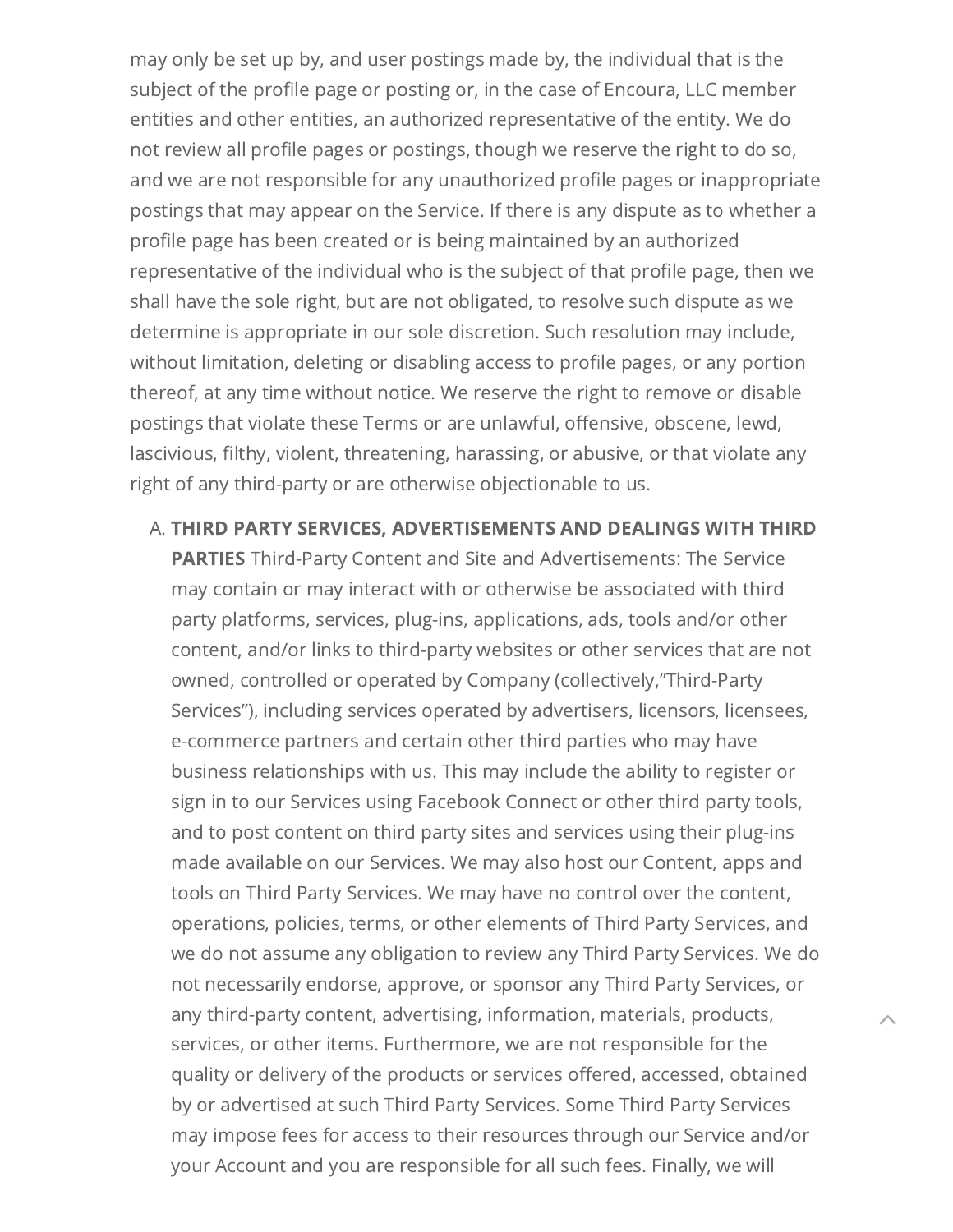under no circumstances be liable for any direct, indirect, incidental or special loss or other damage, whether arising from negligence, breach of contract, defamation, infringement of copyright or other intellectual property rights, caused by the exhibition, distribution or exploitation of any information or content contained within these Third Party Services. Any activities you engage in connection with any of the same are subject to the privacy and other policies, terms and conditions of use and/or sale, and rules issued by the operator of the Third Party Services. My College Options, Inc. disclaims all liability in connection therewith.

- i. Dealings with Third Parties: Any interactions, correspondence, transactions, and other dealings that you have with any third parties found on or through the Service (including on or via Third Party Services or advertisements) are solely between you and the third party (including issues related to the content of third-party advertisements, payments, delivery of goods, warranties (including product warranties), privacy and data security, and the like). By logging into or enabling Third Party Services within or in connection with your Account, you are allowing us to pass your log-in information to these providers for this purpose. For more information about the implications of activating these Third Party Services and our use, storage and disclosure of information related to you and your use of such services within our Service (including your friend lists and the like), please see our Privacy Policy. You hereby agree to indemnify us against all claims, injury and/or damages including, without limitation, attorneys' fees, that arise out of your use of any Third Party Service, including without limitation from any material that you post on any forum or social networking site in connection with us and/or any other claim related to your use of social media.
- ii. You hereby grant us an irrevocable perpetual license to use, reproduce, edit, create derivative works from, distribute, display, copy, transmit or otherwise use in any way, commercially or otherwise, any material that you post to any social networking site or other Third Party Service in connection with us or our Service.

 $\left\| \right\|$ 

iii. Terms Applicable for Apple iOS and Other Platforms: If you are accessing or using the Service through Apple, Android, or any other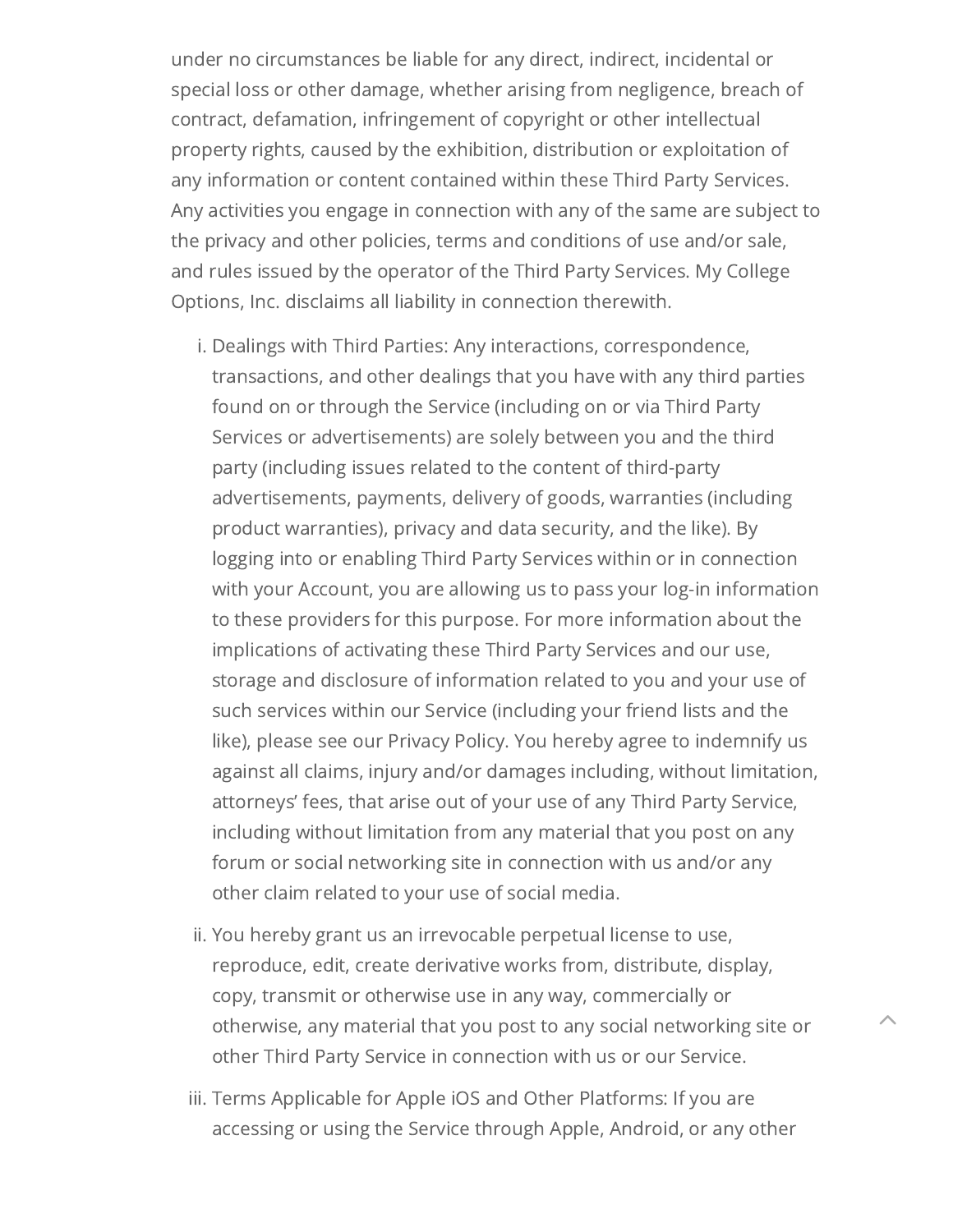platform, these are Third-Party Services. If you access our Service via an Apple iOS mobile app ("Apple Device") the following apply:

- a. To the extent that you are accessing the Service through an Apple Device, you acknowledge that these Terms are entered into between you and Company and, that Apple, Inc. ("Apple") is not a party to these Terms other than as third-party beneficiary as contemplated below.
- b. The license granted to you by Company under the Terms is subject to the permitted Usage Rules set forth in the App Store Terms of Use (see: http://www.apple.com/legal/itunes/us/terms.html) and any third party terms of agreement applicable to the Service.
- c. You acknowledge that Company, and not Apple, is responsible for providing the Service and Content thereof.
- d. You acknowledge that Apple has no obligation whatsoever to furnish any maintenance or any support services to you with respect to the Service.
- e. To the maximum extent not prohibited by applicable law, Apple will have no other warranty obligation whatsoever with respect to the Service.
- f. Notwithstanding anything to the contrary herein, and subject to the terms and conditions of the Terms, you acknowledge that, solely as between Apple and Company, Company, and not Apple is responsible for addressing any claims you may have relating to the Service, or your possession and/or use thereof, including, but not limited, to: (i) product liability claims; (ii) any claim that the Service fails to confirm to any applicable legal or regulatory requirement; and (iii) claims arising under consumer protection or similar legislation.
- g. Further, you agree that if the Service, or your possession and use of the Service, infringes on a third party's intellectual property rights, you will not hold Apple responsible for the investigation, defense, settlement and discharge of any such intellectual property infringement claims.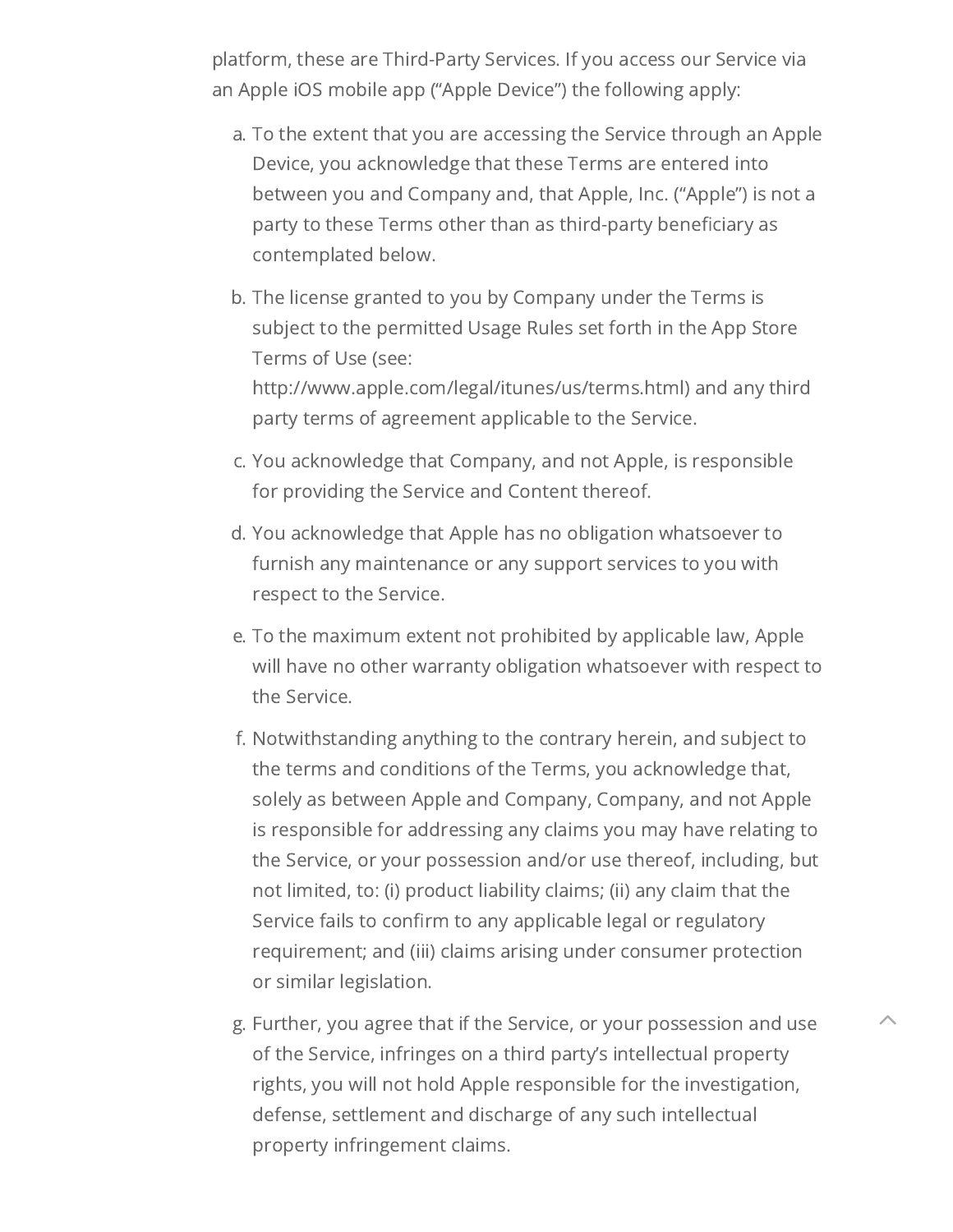- h. You acknowledge and agree that Apple, and Apple's subsidiaries, are third-party beneficiaries of the Terms, and that, upon your acceptance of the terms and conditions of the Terms, Apple will have the right (and will be deemed to have accepted the right) to enforce the Terms against you as a third-party beneficiary thereof.
- i. When using the Service, you agree to comply with any and all third-party terms that are applicable to any platform, website, technology or service that interacts with the Service.
- <span id="page-12-0"></span>B. WIRELESS, MESSAGING, AND FEATURES Wireless Features:The Service may offer certain features and services via your wireless Device. Features and services may include the ability to access the Service's features, upload content to the Service, receive messages from the Service, and download applications to your wireless Device (collectively, " Wireless Features").
	- i. Terms of Wireless Features: You agree to receive communications we may send through Wireless Features for which you are registered. Further, we may collect information related to your use of the Wireless Features. If you have registered via the Service for Wireless Features, then you agree to notify us of any changes to your wireless contact information (including phone number) and update your accounts on the Service to reflect the changes. If the Service includes push notifications or other mobile communication capability, you hereby approve our delivery of electronic communications directly to your mobile Device. These notifications, including badge, alert or popup messages, may be delivered to your Device even when it is running in the background. You may have the ability, and it is your responsibility, to control the notifications you do, or do not, receive via your Device through your Device and/or App settings. Standard message, data and other fees may be charged by your carrier, and carriers may deduct charges from pre-paid amounts or data allowances, for which you are responsible. Your carrier may prohibit or restrict certain Wireless Features and certain Wireless Features may be incompatible with your carrier or wireless Device. Contact your carrier with questions regarding these issues.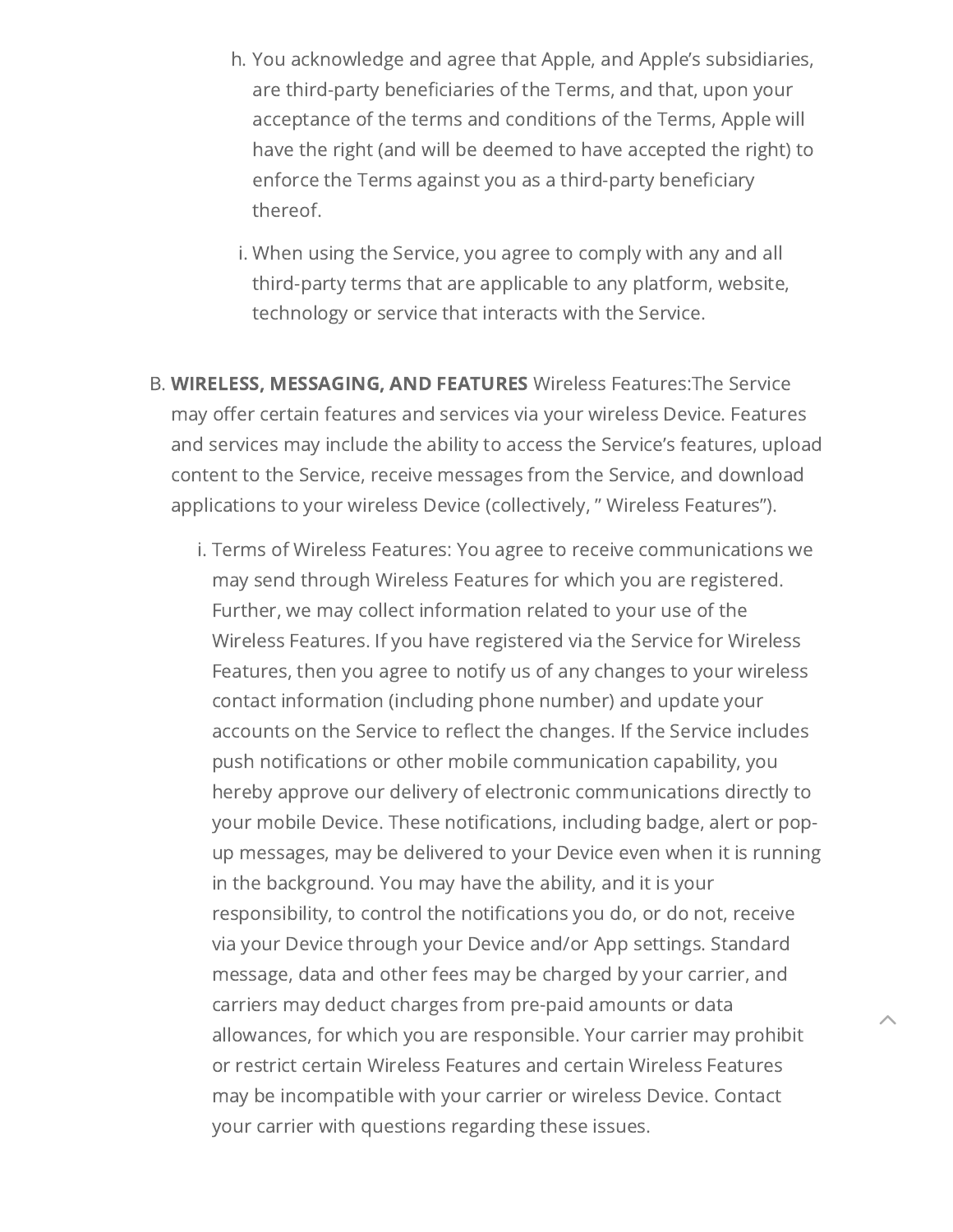- ii. Email Messages: You may cancel or modify our email marketing communications you receive from us by following the instructions contained within our promotional emails. This will not affect subsequent subscriptions and if your opt-out is limited to certain types of emails the opt-out will be so limited. Please note that we reserve the right to send you certain communications relating to your account or use of our Service, such as administrative and service announcements and these transactional account messages may be unaffected if you choose to opt-out from receiving our marketing communications.
- iii. Texts and Calls: By providing a phone number you consent to be contacted at that number, including promotional phone calls related to us and educational related companies we think you may find of interest, and administrative texts regarding the Program or Service that do not include advertising messages. For promotional calls, you may opt-out of pre-recorded calls by following the automated prompts and for live promotional calls you may opt-out by telling the operator. Such an opt-out will prospectively end our promotional calls to you, and we will no longer share your number with educational related companies for their promotional calling, unless you subsequently opt back in. However, you will need to opt-out of any educational related companies that received your number prior to your opting out with us directly with those third parties. For text messages, you may withdraw consent by replying "STOP" to our texts, but if you thereafter provide a number to receive texts you will have opted back in. We may offer separate text subscription programs for different purposes, in which case you must opt-out of each one separately. If you have provided multiple numbers, you must opt-out of each number separately. These calls and texts may be made using autodialers and/or pre-recorded messages. You are not required to consent as a condition of purchasing any property, goods or services and no purchase is necessary to subscribe.
- iv. App Features: Our Apps may offer push notifications that send you messages directly via the App to your Device, and may offer you the ability to link Device content to the App (e.g., access photos or contacts) or to enable precise GPS location features. You may be able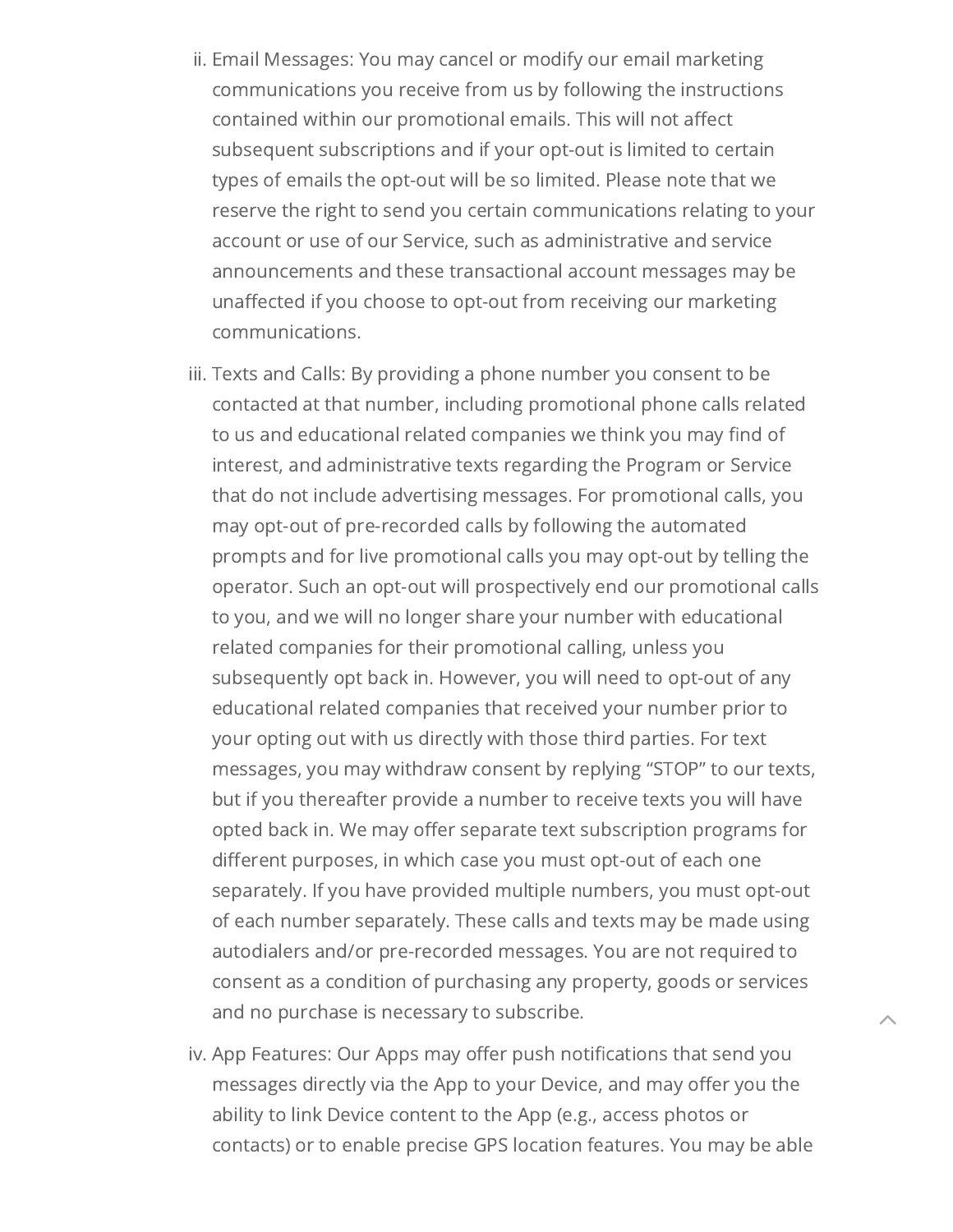to exercise specific choices regarding features, such as enabling or disabling certain features by adjusting the permissions in your mobile device or in the App settings. You can terminate all ongoing Device data collection via an App by us by uninstalling the App. The locationbased features, if offered in connection with our App(s), are for individual use only, at your own risk and should not be used or relied on in any situation in which the failure or inaccuracy of use of the location-based features could lead directly to death, personal injury, or physical or property damage.

- v. Geo-location: Territory geo-filtering may be used in connection with some Service features due, for instance, to content territory restrictions or to send you more relevant ads or content, and this may be unaffected by disabling location-based features such as GPS on your Device or our Apps as other means of establishing or estimating location (e.g., IP address, connecting to or proximity to wi-fi, Bluetooth, beacons, or networks) may persist.
- <span id="page-14-0"></span>C. DEVICES AND CONNECTIVITY: We do not warrant that the software provided by us to utilize the Service or any other software used in connection with the Service will be compatible with other third party software nor do we warrant that operation of the Service and the associated software will not damage or disrupt other software or hardware. You are responsible for obtaining and maintaining all Devices and other equipment and software, and all internet service provider, mobile service, and other services needed for your access to and use of the Service and you will be responsible for all charges related to them. You further agree to look solely to the entity that manufactured and/or sold you the Device for any issues related to the Device and its compatibility with the Service and/or our software. By using the Service, you agree that we may change, alter, or modify the settings or configurations on your Device in order to allow for or optimize your use of the Service (e.g., save content, access data, enable services, etc.). For instance, our App may access and read accounts, data and/or content on your Device, add content to your Device, and change settings of your Device, for reasons such as showing you the location of things or people near you; saving App images, sound files and writing usage logs to the Device; sending Facebook and Twitter messages you initiate; sending and receiving data needed for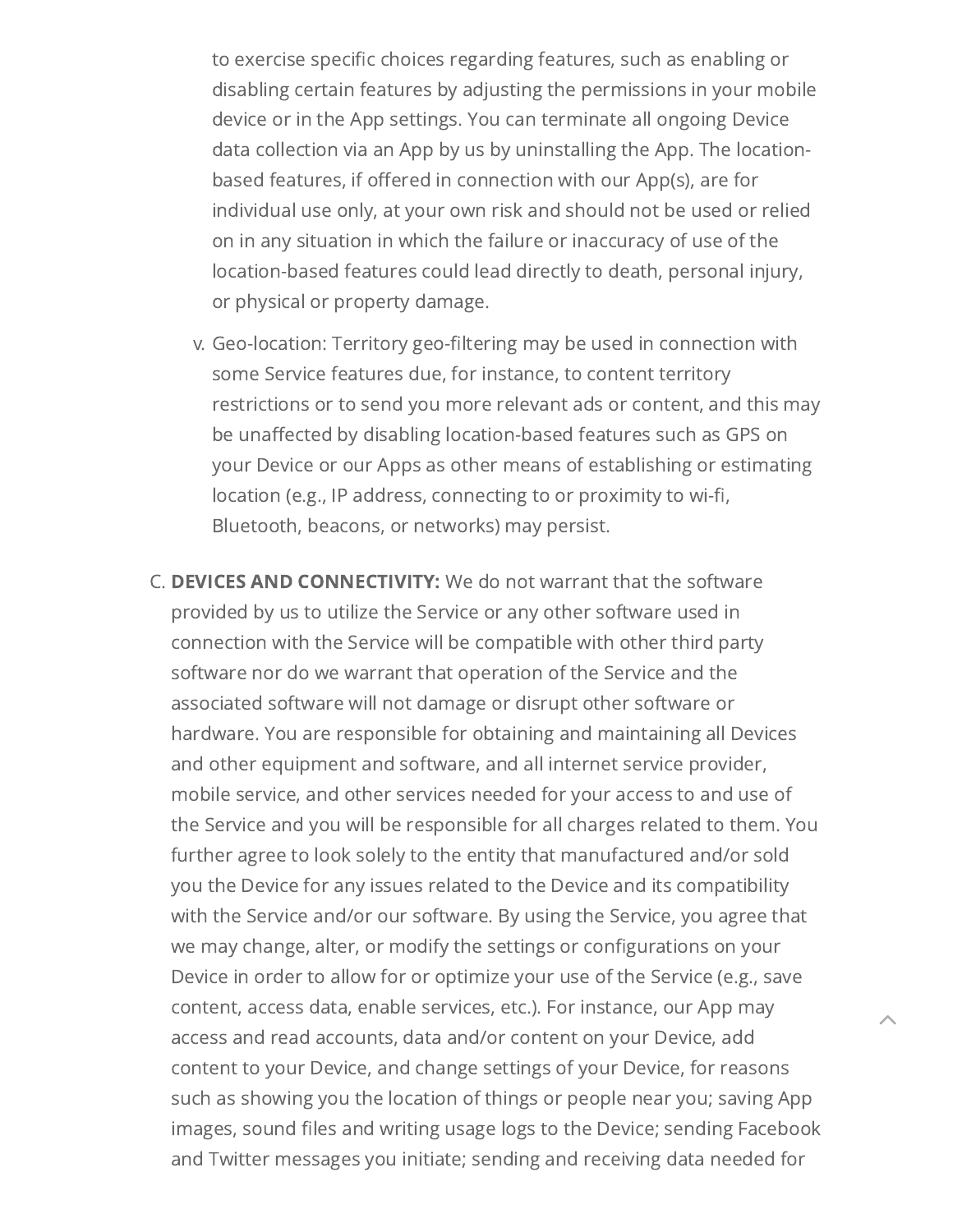App operations; and to provide you notice when you are not connected to a network. You consent to these activities by installing the App or otherwise using the Service. Your Device and/or the App settings may enable you to disable, change or limit some of these activities, and you can disable all of them associated with the App by uninstalling the App. You must be connected to the Internet for the entire time you are using the Service, the cost and provisions of which is your responsibility. The quality of the display of the Content may vary from Device to Device, and may be affected by a variety of factors, such as your Device, your location, the bandwidth available through and/or speed of your Internet connection. We make no representations or warranties about the quality of your Service experience on your Device or the ability of any Device to access or display the Content. In order to stream or download Content, your equipment must meet certain system requirements, including but not limited to having high-speed Internet access. You may not download or stream Content if you are located outside any designated territory and you will not try to circumvent territory restrictions (such as by using a proxy server). Please review any restrictions, including without limitation regarding simultaneous viewing, that may be posted from time to time and which shall be Additional Terms. Any issues related to the Service and/or the Company software, including any system requirements, are covered and limited by these Terms. Please refer to the Disclaimer of Representations and Warranties and Limitations of Liability provisions set forth in the Dispute Terms.

<span id="page-15-0"></span>D. NOTICES, QUESTIONS AND CUSTOMER SERVICE: You agree that: (a) we may give you notices of new, revised or changed terms and other important matters by prominently posting notice on the home page of the Service, or in another reasonable manner; and (b) we may contact you by mail or email sent to the address provided by you. You agree to promptly notify us if you change your email or mailing address by updating your profile settings. All legal notices to us must be sent to My College Options, Inc., 701 Brazos Street, 5 Floor, Austin, TX 78701 (Attn: Privacy Coordinator/Legal Compliance). If you have a question regarding using the Service, you may contact our Customer Support by sending an email to here or calling our toll-free number at 877-409-6366. You acknowledge that the provision of customer support is at our sole discretion and that we have no obligation to provide you with customer support of any kind. th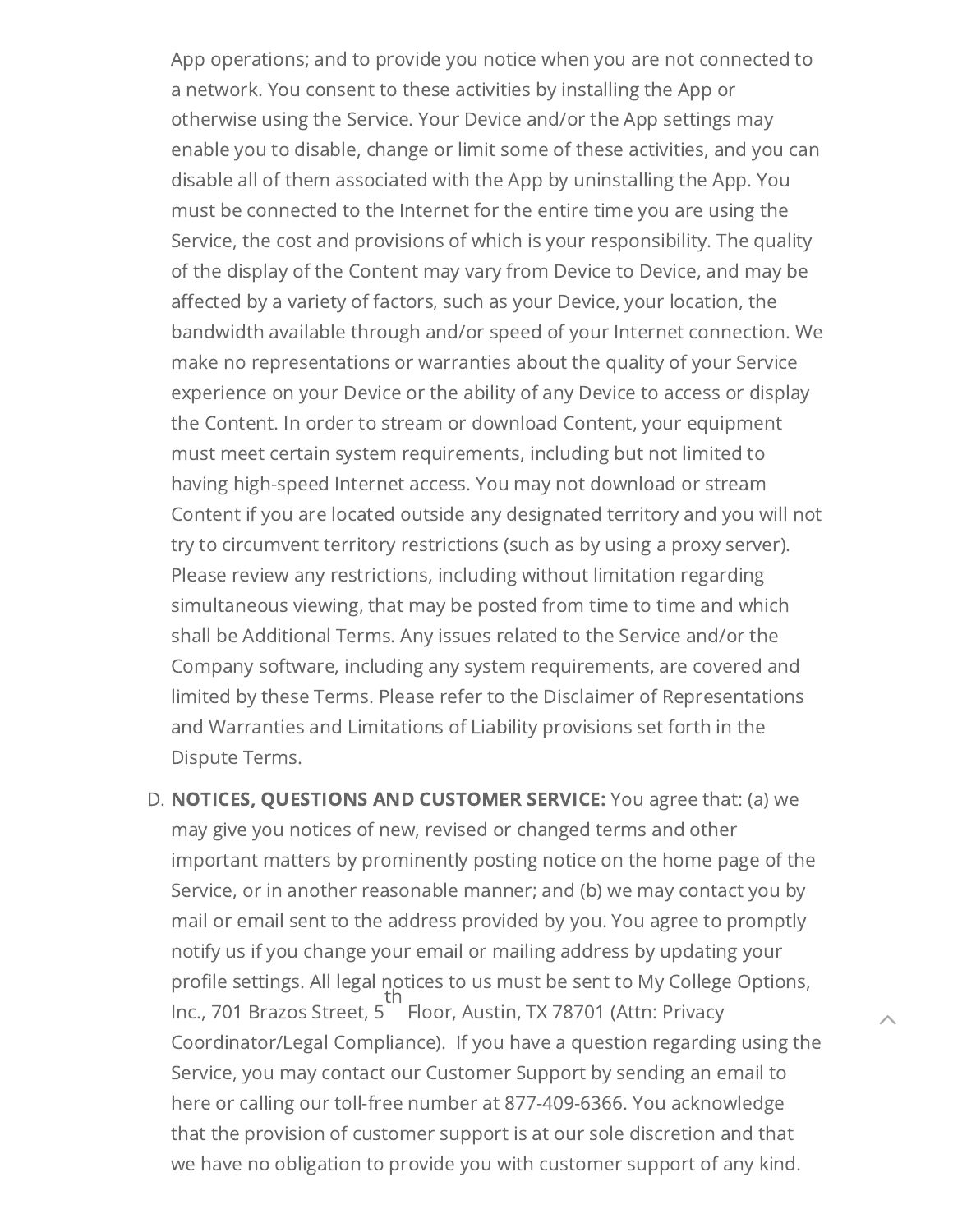- <span id="page-16-1"></span><span id="page-16-0"></span>III. DISPUTES TERMS APPLICABLE LAW These Terms and any applicable Additional Terms will be governed by and construed in accordance with, and any Dispute and Excluded Dispute will be resolved in accordance with, the laws of Missouri, without regard to its conflicts of law provisions that might apply the laws of another jurisdiction.
	- A. DISPUTE RESOLUTION Certain portions of this Section 3.B are deemed to be a "written agreement to arbitrate" pursuant to the Federal Arbitration Act. You and we agree that we intend that this Section 3.B satisfies the "writing" requirement of the Federal Arbitration Act. This Section 3.B can only be amended by mutual agreement. First, Try to Resolve Disputes and Excluded Disputes: If any controversy, allegation, or claim arises out of or relates to the Service, the Content, your Submissions, these Terms, or any Additional Terms, whether heretofore or hereafter arising (collectively, "Dispute"), or to any of our actual or alleged intellectual property rights (an "Excluded Dispute"), then you and we agree to send a written notice to the other providing a reasonable description of the Dispute or Excluded Dispute, along with a proposed resolution of it. Our notice to you will be sent to you based on the most recent contact information that you provide us. But if no such information exists or if such information is not current, then we have no obligation under this Section 3.B.i. Your notice to us must be sent to: My College Options, Inc., 1212 NE Windsor Drive, Lee's Summit, MO 64086 (Attn: Privacy Coordinator/Legal Compliance). For a period of sixty (60) days from the date of receipt of notice from the other party, we and you will engage in a dialogue in order to attempt to resolve the Dispute or Excluded Dispute, though nothing will require either you or us to resolve the Dispute or Excluded Dispute on terms with respect to which you and we, in each of our sole discretions, are not comfortable.
		- i. Forums for Alternative Dispute Resolution:
		- ii. Arbitration: If we cannot resolve a Dispute as set forth in Section 3.B.i within sixty (60) days of receipt of the notice, then either you or we may submit the Dispute to formal arbitration in accordance with this Section 3.B.ii. If we cannot resolve an Excluded Dispute as set forth in Section 3.B.i within sixty (60) days of receipt of the notice, then either you or we may submit the Excluded Dispute to formal arbitration only if you and we consent, in writing signed by you and an Officer or legal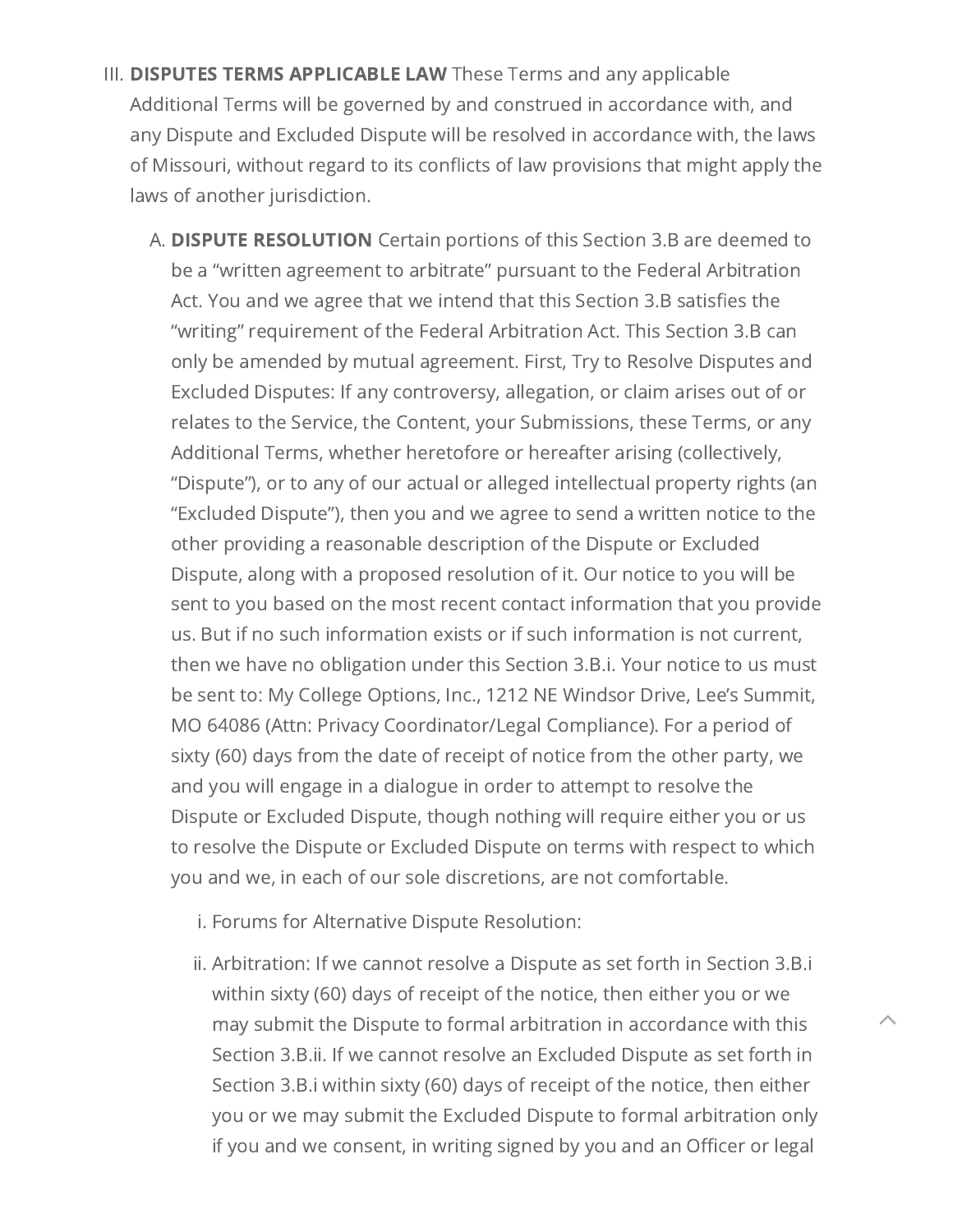representative of Company, to have that Excluded Dispute subject to arbitration. In such a case, (and only in such a case), that Excluded Dispute will be deemed a "Dispute" for the remainder of this Section 3.B.ii.

- iii. Upon expiration of the applicable sixty-day period and to the fullest extent not prohibited by applicable law, a Dispute will be resolved solely by binding arbitration in accordance with the then current Commercial Arbitration Rules of the American Arbitration Association ("AAA"). If the Dispute has a claimed value of not more than \$250,000, then the arbitration will be heard and determined by a single neutral arbitrator who is a retired judge or a lawyer with not less than fifteen (15) years' experience as a practicing member of the bar in the substantive practice area related to the Dispute, who will administer the proceedings in accordance with the AAA's Supplementary Procedures for Consumer Related Disputes. If the Dispute has a claimed value of more than \$250,000, or if we elect in our sole discretion to bear the costs of arbitration in excess of those that would occur for a proceeding before a single neutral arbitrator, then the arbitration will be heard and determined by a three-member panel, with one member to be selected by each party and the third (who will be chair of the panel) selected by the two party-appointed members or by the AAA in accordance with the Commercial Arbitration Rules. The arbitrator or arbitration panel, as the case may be, will apply applicable law and the provisions of these Terms and any Additional Terms, will be bound by these Terms and any Additional Terms, will determine any Dispute according to the applicable law and facts based upon the record and no other basis, and will issue a reasoned award only in favor of the individual party seeking relief and only to the extent to provide relief warranted by that party's individual claim. If you and we do not both consent to the arbitration of an Excluded Dispute as set forth in the immediately preceding paragraph of this Section 3.B.ii.a, then this paragraph and the remainder of this Section 3.B.ii will not apply to the Excluded Dispute.
- iv. If a party properly submits the Dispute to the AAA for formal arbitration and the AAA is unwilling or unable to set a hearing date
- $\lambda$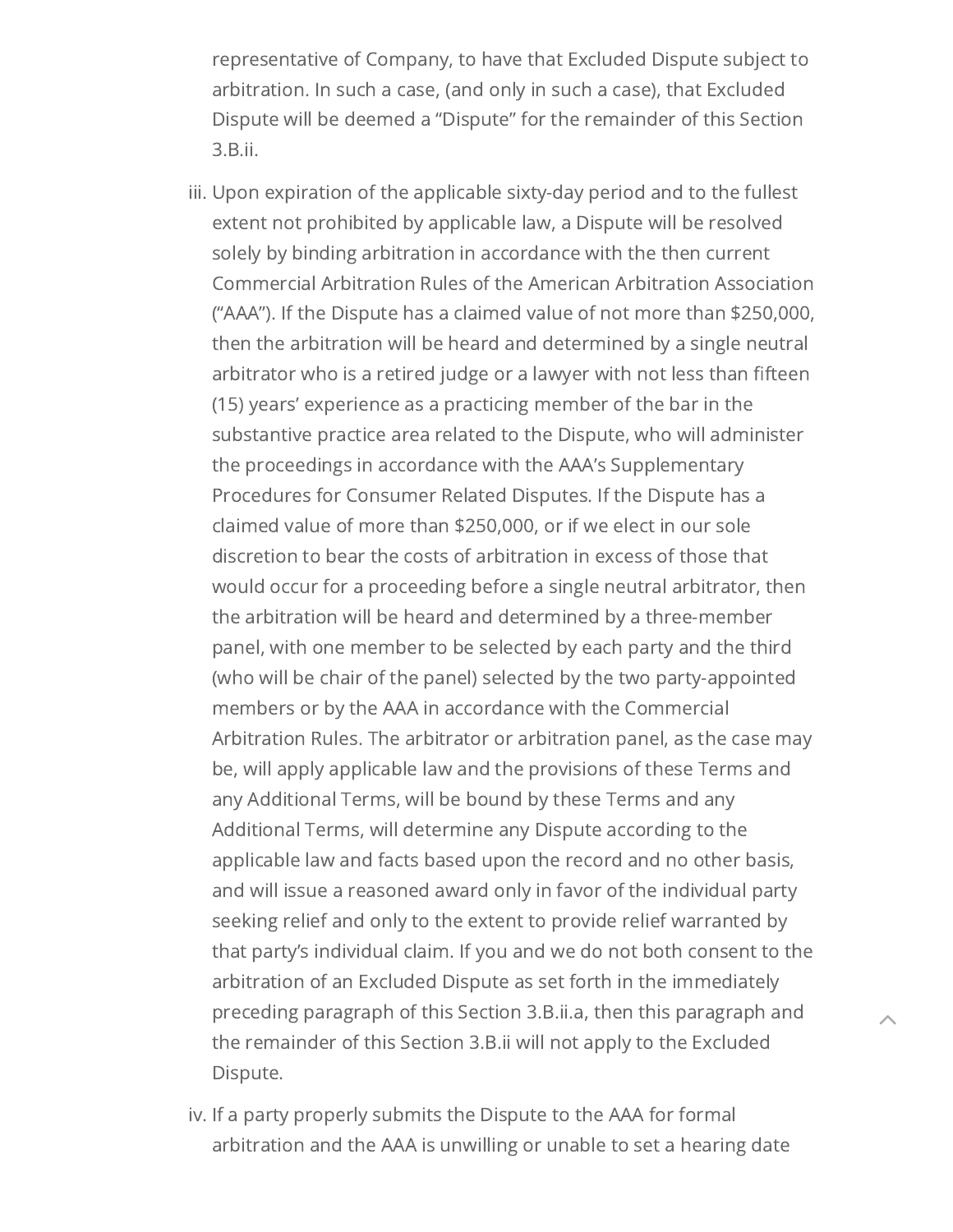within sixty (60) days of the filing of a "demand for arbitration," then either party can elect to have the arbitration administered by the Judicial Arbitration and Mediation Services Inc. ("JAMS") using JAMS' streamlined Arbitration Rules and Procedures, or by any other arbitration administration service that you and an officer or legal representative of Company consent to in writing. The substantive practice area requirements for the arbitrator and the \$250,000 threshold for a number of arbitrators assigned to the Dispute set forth in the paragraph above for the AAA arbitration will also apply to any such arbitration under JAMS or another arbitration service.

v. Nature, Limitations, and Location of Alternative Dispute Resolution: In arbitration, as with a court, the arbitrator must honor the terms of these Terms (and any Additional Terms) and can award the prevailing party damages and other relief. HOWEVER, WITH ARBITRATION (A) THERE IS NO JUDGE OR JURY, (B) THE ARBITRATION PROCEEDINGS AND ARBITRATION OUTCOME ARE SUBJECT TO CERTAIN CONFIDENTIALITY RULES, AND (C) JUDICIAL REVIEW OF THE ARBITRATION OUTCOME IS LIMITED. All parties to the arbitration will have the right, at their own expense, to be represented by an attorney or other advocate of their choosing. If an in-person arbitration hearing is required, then it will be conducted in the "metropolitan statistical area" (as defined by the U.S. Census Bureau) where you are a resident at the time the Dispute is submitted to arbitration. You and we will pay the administrative and arbitrator's fees and other costs in accordance with the applicable arbitration rules; but if applicable arbitration rules or laws require us to pay a greater portion or all of such fees and costs in order for this Section 3.B to be enforceable, then we will have the right to elect to pay the fees and costs and proceed to arbitration. Discovery will be permitted pursuant to the applicable arbitration rules. The arbitrator's decision must consist of a written statement stating the disposition of each claim of the Dispute, and must provide a statement of the essential findings and conclusions on which the decision and any award (if any) is based. Judgment on the arbitration decision and award (if any) may be entered in or by any court that has jurisdiction over the parties pursuant to Section 9 of the Federal Arbitration Act. This arbitration provision shall survive termination of these Terms or the Service.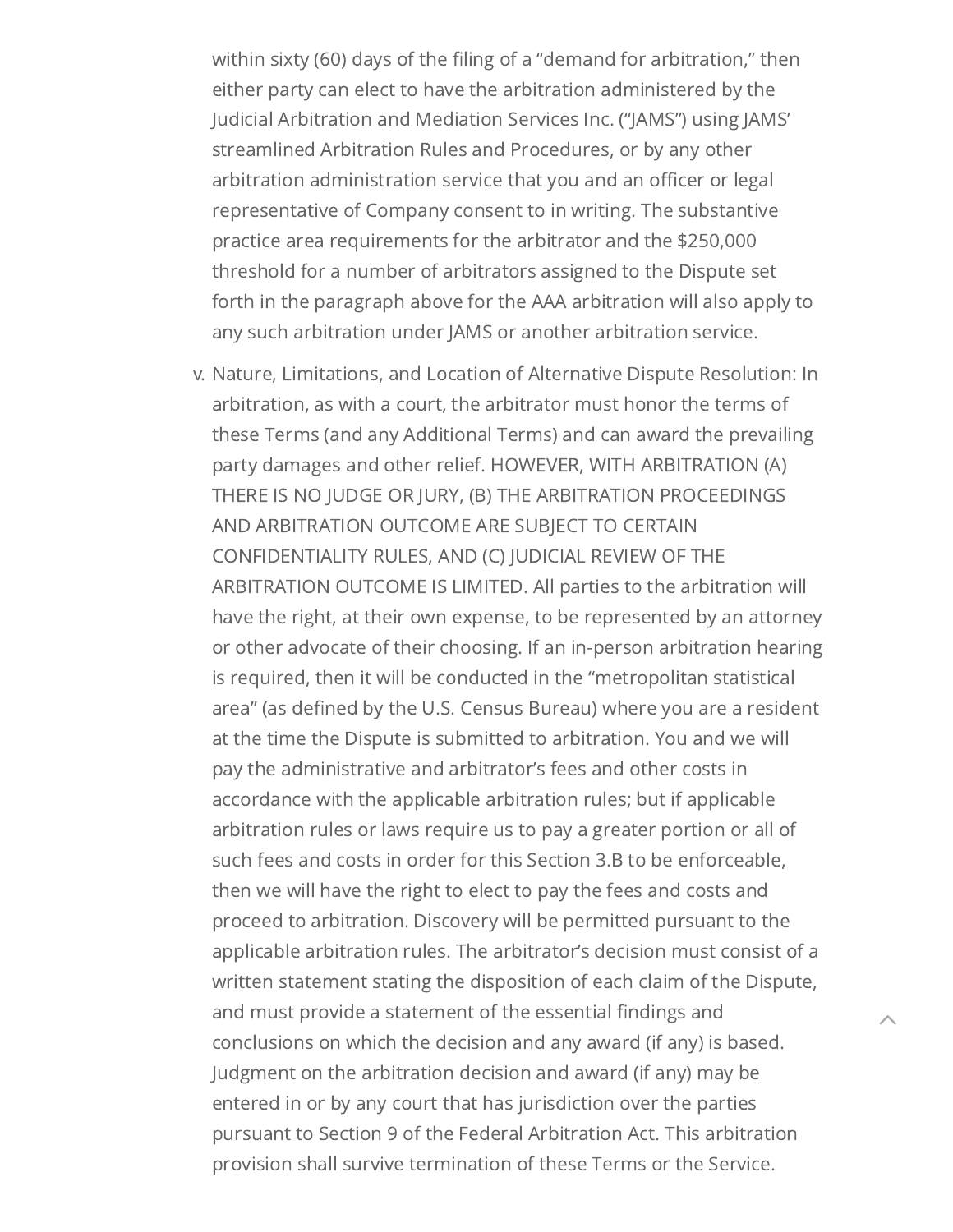- vi. Limited Time to File Claims. TO THE FULLEST EXTENT NOT PROHIBITED BY APPLICABLE LAW, IF YOU OR WE WANT TO ASSERT A DISPUTE (BUT NOT AN EXCLUDED DISPUTE) AGAINST THE OTHER, THEN YOU OR WE MUST COMMENCE IT (BY DELIVERY OF WRITTEN NOTICE AS SET FORTH IN SECTION 3.B.i) WITHIN ONE (1) YEAR AFTER THE DISPUTE ARISES – OR IT WILL BE FOREVER BARRED.
- vii. Injunctive Relief. The foregoing provisions of this Section2 will not apply to any legal action taken by us to seek an injunction or other equitable relief in connection with, any loss, cost, or damage (or any potential loss, cost, or damage) relating to the Service, any Content, your Submissions and/or our intellectual property rights (including such we may claim that may be in dispute), our operations, and/or our products or services.
- viii. No Class Action Matters. Disputes will be arbitrated only on an individual basis and will not be joined or consolidated with any other arbitrations or other proceedings that involve any claim or controversy of any other party. YOU AND COMPANY AGREE THAT EACH MAY BRING CLAIMS AGAINST THE OTHER ONLY IN YOUR OR ITS INDIVIDUAL CAPACITY, AND NOT AS A PLAINTIFF OR CLASS MEMBER IN ANY PURPORTED CLASS OR REPRESENTATIVE PROCEEDING. There shall be no right or authority for any Dispute to be arbitrated on a class action basis or on any basis involving Disputes brought to a purported representative capacity on behalf of the general public, or other persons or entities similarly situated. But if, for any reason, any court with competent jurisdiction holds that this restriction is unconscionable or unenforceable, then our agreement in Section2.b to arbitrate will not apply and the Dispute must be brought exclusively in court pursuant to Section 3.B.vi. Notwithstanding any other provision of this Section 3.B, any and all issues relating to the scope, interpretation and enforceability of this Section 3.B.v, including the class action waiver provisions contained herein, are to be decided only by a court of competent jurisdiction, and not by the arbitrator.
- ix. Federal and State Courts in Lee's Summit, Jackson and Cass Counties, Missouri. Except to the extent that arbitration is required in Section2.b, and except as to the enforcement of any arbitration decision or award, any action or proceeding relating to any Dispute or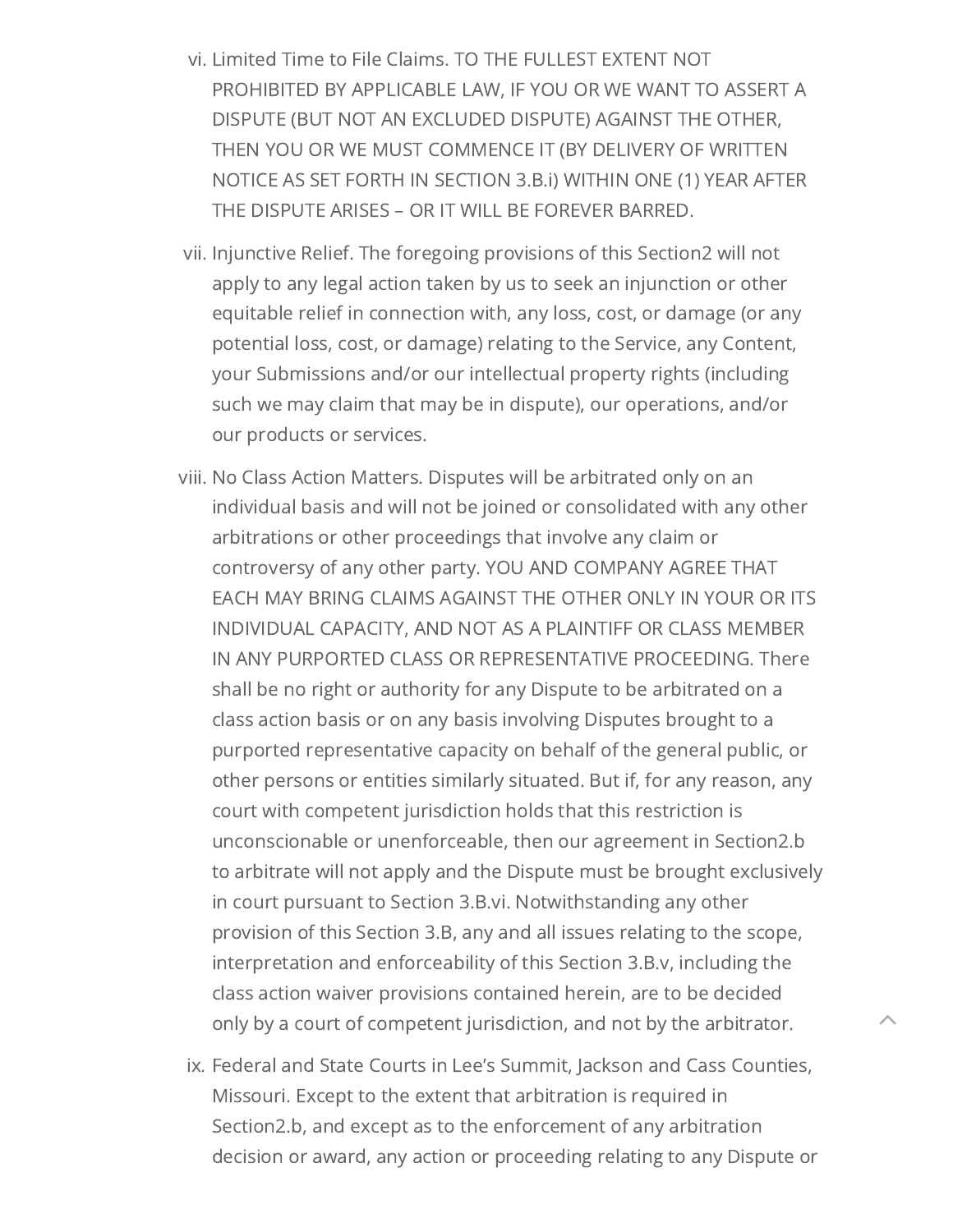Excluded Dispute may only be instituted in state or Federal court in Lee's Summit, Jackson and Cass Counties, Missouri. Accordingly, you and Company consent to the exclusive personal jurisdiction and venue of such courts for such matters.

x. Small Claims Matters are Excluded from Arbitration Requirement. Notwithstanding the foregoing, either of us may bring qualifying claim of Disputes (but not Excluded Disputes) in small claims court, subject to Section 3.B.vi.

<span id="page-20-0"></span>B. DISCLAIMER OF REPRESENTATIONS AND WARRANTIES YOUR ACCESS TO AND USE OF THE SERVICE IS AT YOUR SOLE RISK. THE FULLEST EXTENT NOT PROHIBITED BY APPLICABLE LAW, THE SERVICE IS PROVIDED ON AN "AS IS", "AS AVAILABLE", AND "WITH ALL FAULTS" BASIS. Therefore, to the fullest extent permissible by law, My College Options, Inc. and its direct and indirect parents, subsidiaries, affiliates and each of their respective employees, directors, members, managers, shareholders, agents, vendors, licensors, licensees, contractors, customers, successors, and assigns (collectively, "Company Parties") hereby disclaim and make no representations, warranties, endorsements, or promises, expressed or implied, in connection with, or otherwise directly or indirectly related to, the Service (including the Content and the Submissions), including without limitation: The functions, features, or any other elements on, or made accessible through, the Service;

- i. Any Content, products, services, or instructions offered, referenced, or linked through the Service;
- ii. Security associated with your Account, Submissions, or other data or information;
- iii. Whether the Service or the servers that make the Service available are free from any harmful components (including viruses, Trojan horses, and other technologies that could adversely impact your Device);
- iv. Whether the information (including any instructions) on the Service is accurate, complete, correct, adequate, useful, timely, or reliable;

 $\lambda$ 

v. Whether any defects to or errors on the Service will be repaired or corrected;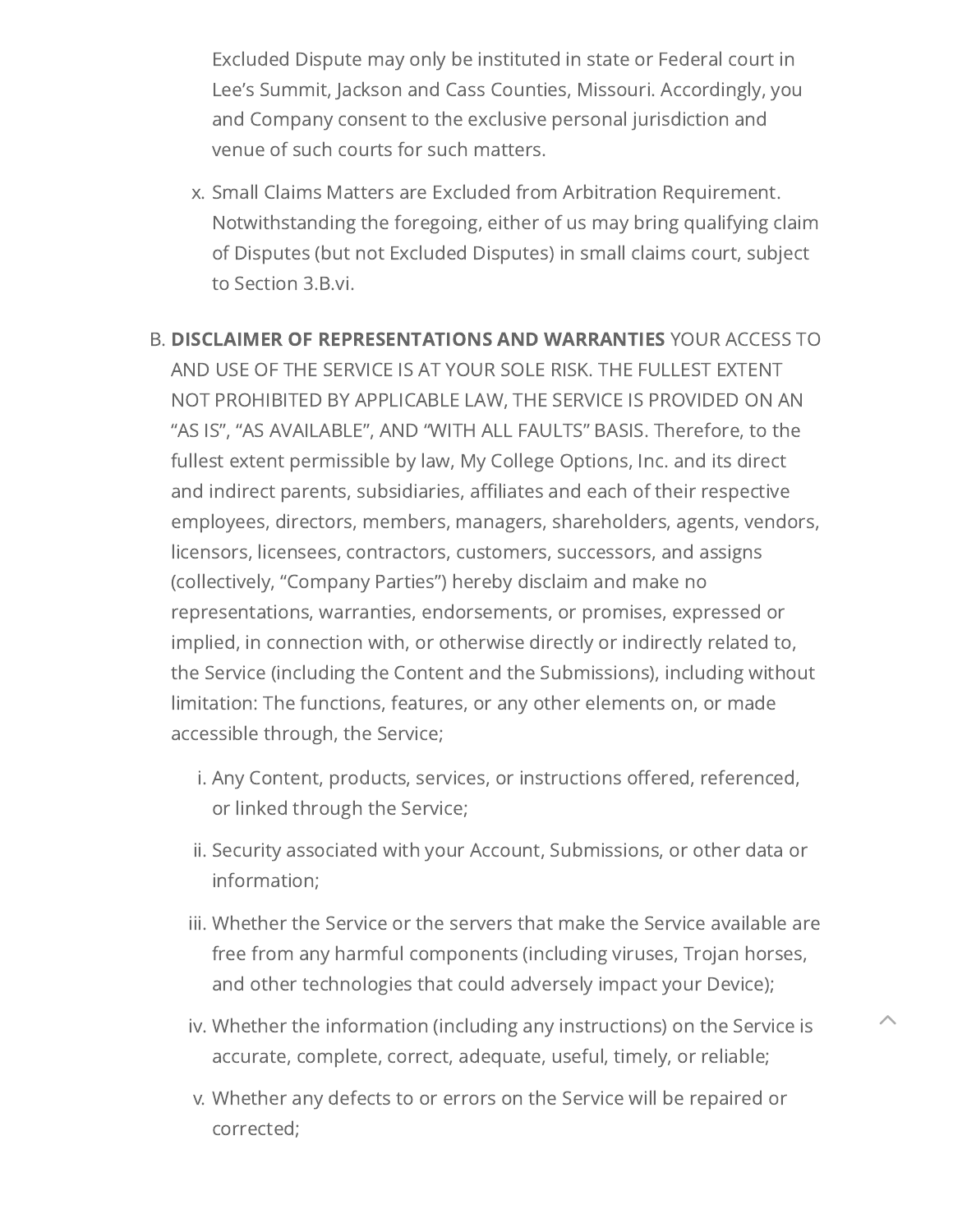- vi. Whether the Service will be compatible with any other specific hardware, software or service;
- vii. Whether your access to the Service will be uninterrupted;
- viii. Whether the Service will be available at any particular time or location; and
- ix. Whether your use of the Service is lawful in any particular jurisdiction.
- x. EXCEPT FOR ANY SPECIFIC WARRANTIES PROVIDED HEREIN OR IN ADDITIONAL TERMS PROVIDED BY A COMPANY PARTY, COMPANY PARTIES HEREBY FURTHER DISCLAIM ALL WARRANTIES, EXPRESSED OR IMPLIED, INCLUDING THE WARRANTIES OF MERCHANTABILITY, FITNESS FOR A PARTICULAR PURPOSE, NON-INFRINGEMENT OR MISAPPROPRIATION OF INTELLECTUAL PROPERTY RIGHTS OF THIRD PARTIES, TITLE, CUSTOM, TRADE, QUIET ENJOYMENT, SYSTEM INTEGRATION, AND FREEDOM FROM COMPUTER VIRUS.
- xi. THE FORGOING IS NOT INTENDED TO LIMIT ANY WARRANTIES THAT ARE NOT WAIVABLE OR SUBJECT TO SUCH LIMITATION UNDER APPLICABLE LAW.
- <span id="page-21-0"></span>C. LIMITATIONS OF OUR LIABILITY TO THE EXTENT NOT PROHIBITED BY APPLICABLE LAW, UNDER NO CIRCUMSTANCES WILL ANY COMPANY PARTIES BE RESPONSIBLE OR LIABLE FOR ANY LOSS OR DAMAGES OF ANY KIND, including personal injury or death or for any direct, indirect, economic, exemplary, special, punitive, incidental, or consequential losses or damages of any kind, including without limitation loss of profits, in connection with, or otherwise directly or indirectly related to the Service (including the Content and the Submissions), including without limitation: Your use of or inability to use the Service, or the performance of the Service;
	- i. Any action taken in connection with an investigation by Company Parties or law enforcement authorities regarding your access to or use of the Service;

ii. Any action taken in connection with copyright or other intellectual property owners or other rights owners;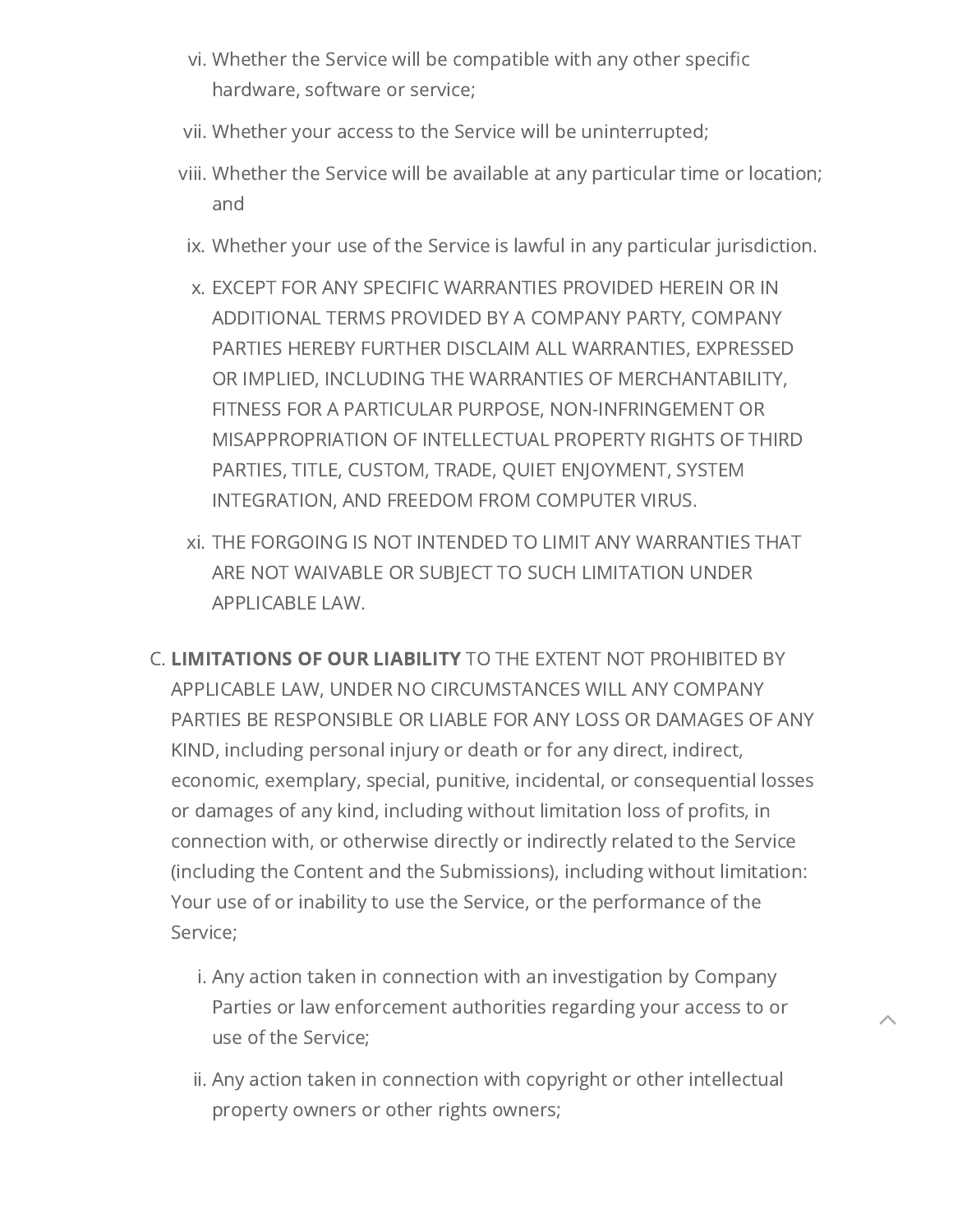- iii. Any errors or omissions in the Service's technical operation or security or any compromise or loss of your user-generated content or other data or information; or
- iv. Any damage to any user's computer, hardware, software, modem, or other equipment or technology, including damage from any security breach or from any virus, bugs, tampering, fraud, error, omission, interruption, defect, delay in operation or transmission, computer line, or network failure or any other technical or other malfunction, including losses or damages in the form of lost profits, loss of goodwill, loss of data, work stoppage, accuracy of results, or equipment failure or malfunction.
- v. The foregoing limitations of liability will apply even if any of the foregoing events or circumstances were foreseeable and even if Company Parties were advised of or should have known of the possibility of such losses or damages, regardless of whether you bring an action based in contract, negligence, strict liability, or tort (including whether caused, in whole or in part, by negligence, acts of god, telecommunications failure, or destruction of the Service).
- vi. EXCEPT AS MAY BE PROVIDED IN ANY APPLICABLE ADDITIONAL TERMS, TO THE FULLEST EXTENT NOT PROHIBITED BY APPLICABLE LAW, IN NO EVENT WILL COMPANY PARTIES' TOTAL LIABILITY TO YOU, FOR ALL POSSIBLE DAMAGES, LOSSES, AND CAUSES OF ACTION IN CONNECTION WITH YOUR ACCESS TO AND USE OF THE SERVICE AND YOUR RIGHTS UNDER THESE TERMS, EXCEED AN AMOUNT EQUAL TO THE AMOUNT YOU HAVE PAID COMPANY IN CONNECTION WITH THE TRANSACTION(S) THAT UNDERLIE THE CLAIM(S); PROVIDED, HOWEVER, THIS PROVISION WILL NOT APPLY IF A COURT OR TRIBUNAL WITH APPLICABLE JURISDICTION FINDS SUCH TO BE UNCONSCIONABLE. FOR PURPOSES OF CLARITY, THE PRIOR SENTENCE DOES NOT EXPAND OR LIMIT ANY EXPRESS, WRITTEN PRODUCT WARRANTY THAT IS PROVIDED BY COMPANY OR A MANUFACTURER OF A PHYSICAL PRODUCT.
- vii. THE FORGOING IS NOT INTENDED TO LIMIT ANY CONSUMER RIGHTS THAT ARE NOT WAIVABLE OR SUBJECT TO SUCH LIMITATION UNDER APPLICABLE LAW.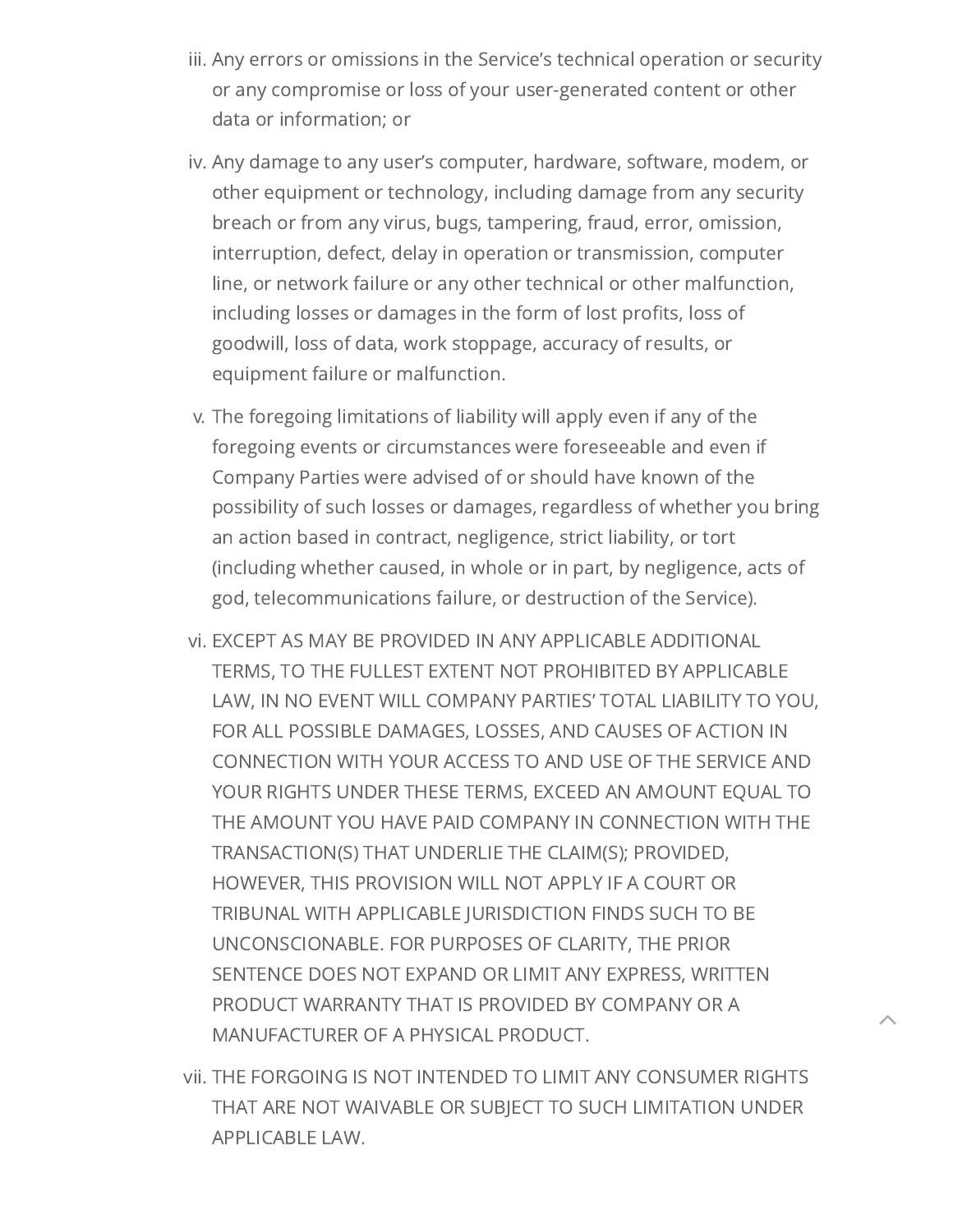- <span id="page-23-0"></span>D. WAIVER OF INJUNCTIVE OR OTHER EQUITABLE RELIEF TO THE FULLEST EXTENT NOT PROHIBITED BY APPLICABLE LAW, IF YOU CLAIM THAT YOU HAVE INCURRED ANY LOSSES, DAMAGES, OR INJURIES IN CONNECTION WITH YOUR USE OF THE SERVICE, THEN THE LOSSES, DAMAGES, AND INJURIES WILL NOT BE DEEMED IRREPARABLE OR SUFFICIENT TO ENTITLE YOU TO AN INJUNCTION OR TO OTHER EQUITABLE RELIEF OF ANY KIND. THIS MEANS THAT, IN CONNECTION WITH YOUR CLAIM, YOU AGREE THAT YOU WILL NOT SEEK, AND THAT YOU WILL NOT BE PERMITTED TO OBTAIN, ANY COURT OR OTHER ACTION THAT MAY INTERFERE WITH OR PREVENT THE DEVELOPMENT OR EXPLOITATION OF ANY WEBSITE, APPLICATION, CONTENT, SUBMISSIONS, PRODUCT, SERVICE, OR INTELLECTUAL PROPERTY OWNED, LICENSED, USED OR CONTROLLED BY COMPANY (INCLUDING YOUR LICENSED SUBMISSIONS) OR A LICENSOR OF COMPANY.
- <span id="page-23-1"></span>E. PROCEDURE FOR ALLEGING COPYRIGHT INFRINGEMENT If you are a copyright owner and believe infringing use of your content is on our Service, or you are a User that has received notice that you have posted allegedly copyright infringing content on our Service, click here for more information. If you are a copyright owner and believe infringing use of your content is on our Service, or you are a User that has received notice that you have posted allegedly copyright infringing content on our Service, click here [link to the following text in a and b below for more information.] DMCA Notice. Company asks our users to respect the intellectual property rights of others. It is our policy to respond appropriately to clear notices of alleged copyright infringement, as set forth more fully below. In Company' sole discretion, Company may remove content that may be infringing on another person's intellectual property rights with or without notice to the potential infringer. In accordance with the U.S. Digital Millennium Copyright Act ("DMCA") and other applicable law, Company has adopted a policy of terminating, in appropriate circumstances, users who are deemed to be repeat infringers.
	- i. If we remove or disable access in response to a DMCA Copyright Infringement Notice, we will make a good faith attempt to contact the owner or administrator of the affected content so that they may make a counter-notification. If you own a copyright in a work (or represent such a copyright owner) and believe that your (or such owner's)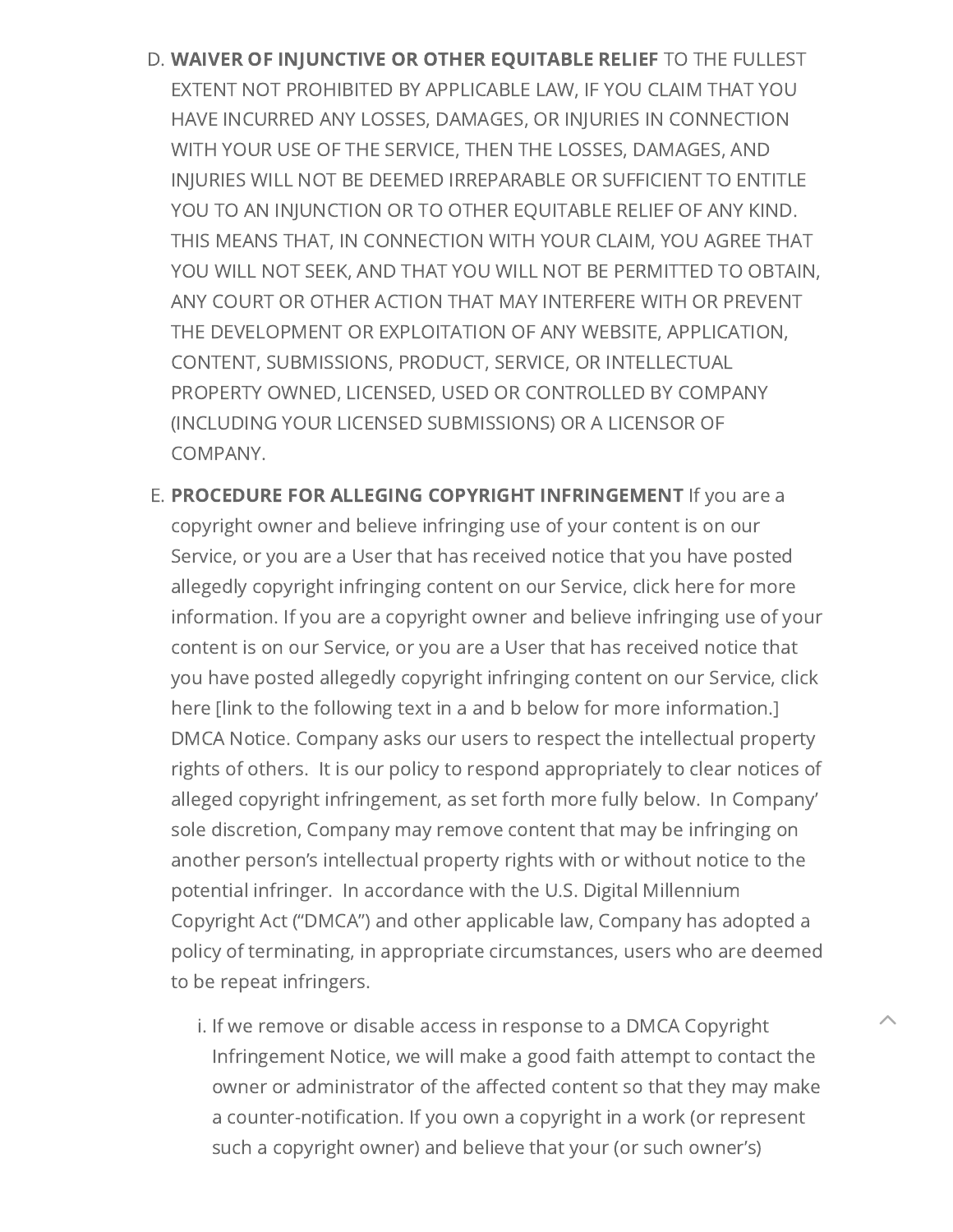copyright in that work has been infringed by an improper posting or distribution of it via the Service, then you may send us a written notice that includes all of the following:

- a. a legend or subject line that says: "DMCA Copyright Infringement Notice";
- b. a description of the copyrighted work that you claim has been infringed or, if multiple copyrighted works are covered by a single notification, a representative list of such works;
- c. a description of where the material that you claim is infringing or is the subject of infringing activity is located that is reasonably sufficient to permit us to locate the material (please include the full URL of the page(s) on the Service on which the material appears);
- d. your full name, address, telephone number, and email address;
- e. a statement by you that you have a good faith belief that use of the material in the manner complained of is not authorized by the copyright owner, its agent, or the law;
- f. a statement by you, made under penalty of perjury, that all the information in your notice is accurate, and that you are the copyright owner (or, if you are not the copyright owner, then your statement must indicate that you are authorized to act on the behalf of the owner of an exclusive right that is allegedly infringed); and
- g. your electronic or physical signature. Company will only respond to DMCA Notices that it receives by mail, email, or facsimile at the addresses below:
	- a. By Mail: My College Options, Inc., 1212 NE Windsor Drive, Lee's Summit, MO 64086 (ATTN: Infringements/Peggy Jansen)

- b. By Email: Contact us at privacy@myoptions.org
- c. By Facsimile: (888) 454-6305
- d. For more information call: (877) 409-6366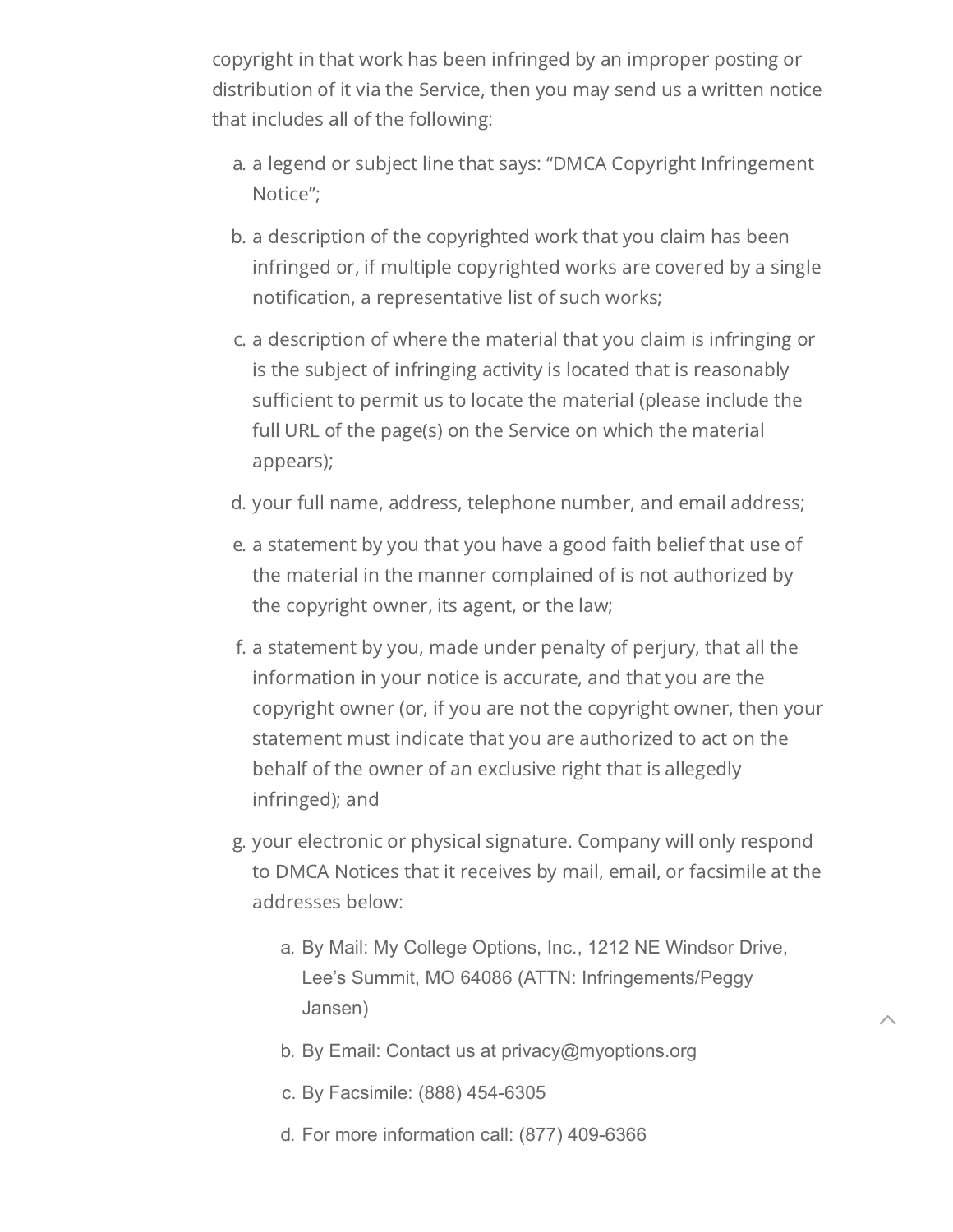It is often difficult to determine if your copyright has been infringed. Company may elect to not respond to DMCA Notices that do not substantially comply with all of the foregoing requirements, and Company may elect to remove allegedly infringing material that comes to its attention via notices that do not substantially comply with the DMCA. Please note that the DMCA provides that any person who knowingly materially misrepresents that material or activity is infringing may be subject to liability. We may send the information that you provide in your notice to the person who provided the allegedly infringing work. That person may elect to send us a DMCA Counter-Notification. Without limiting Company' other rights, Company may, in appropriate circumstances, terminate a repeat infringer's access to the Service and any other website or app owned or operated by Company.

- ii. Counter-Notification. If access on the Service to a work that you submitted to Company is disabled or the work is removed as a result of a DMCA Copyright Infringement Notice, and if you believe that the disabled access or removal is the result of mistake or misidentification, then you may send us a DMCA Counter-Notification to the addresses above. Your DMCA Counter-Notification should contain the following information: a legend or subject line that says: "DMCA Counter-Notification";
	- a. a description of the material that has been removed or to which access has been disabled and the location at which the material appeared before it was removed or access to it was disabled (please include the full URL of the page(s) on the Service from which the material was removed or access to it disabled);
	- b. a statement under penalty of perjury that you have a good faith belief that the material was removed or disabled as a result of mistake or misidentification of the material to be removed or disabled;
	- c. your full name, address, telephone number, email address, and the username of your Account;

 $\lambda$ 

d. a statement that you consent to the jurisdiction of the Federal District Court for the judicial district in which your address is located (or, if the address is located outside the U.S.A., to the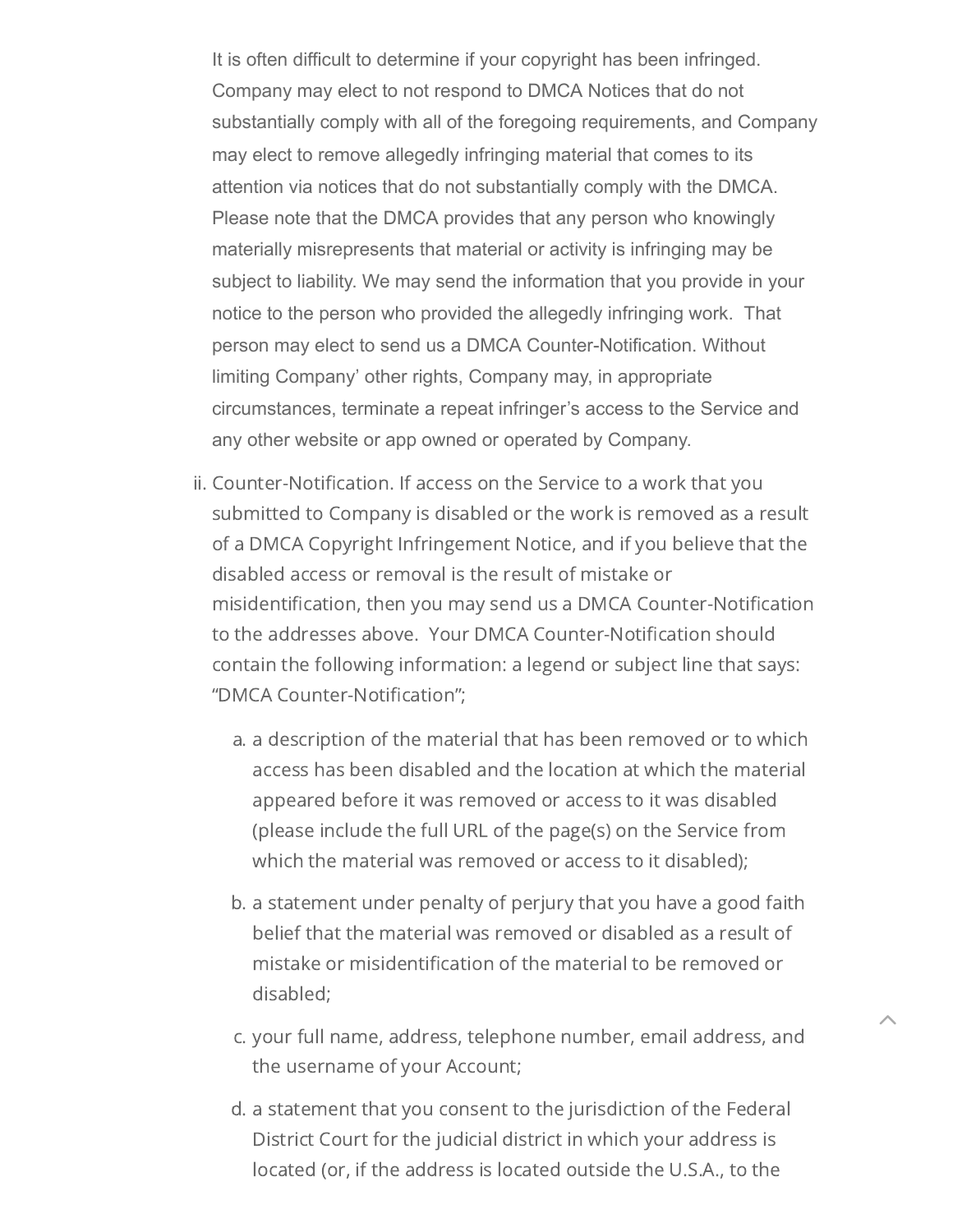jurisdiction of the United States District Court for the Central District of California), and that you will accept service of process from the person who provided DMCA notification to us or an agent of such person; and

e. your electronic or physical signature.

Please note that the DMCA provides that any person who knowingly materially misrepresents that material or activity was removed or disabled by mistake or misidentification may be subject to liability. If we receive a DMCA Counter-Notification, then we may replace the material that we removed (or stop disabling access to it) in not less than ten (10) and not more than fourteen (14) business days following receipt of the DMCA Counter-Notification. However, we will not do this if we first receive notice at the addresses above that the party who sent us the DMCA Copyright Infringement Notice has filed a lawsuit asking a court for an order restraining the person who provided the material from engaging in infringing activity relating to the material on the Service. You should also be aware that we may forward the Counter-Notification to the party who sent us the DMCA Copyright Infringement Notice.

<span id="page-26-0"></span>IV. STANDARD TERMS AND CONDITIONS UPDATES TO TERMS These Terms (or if applicable Additional Terms), in the form posted at the time of your use of the applicable services to which it applies, shall govern such use (including transactions entered during such use). AS OUR SERVICE EVOLVES, THE TERMS AND CONDITIONS UNDER WHICH WE OFFER THE SERVICE MAY PROSPECTIVELY BE MODIFIED AND WE MAY CEASE OFFERING THE SERVICE UNDER THE TERMS OR APPLICABLE ADDITIONAL TERMS FOR WHICH THEY WERE PREVIOUSLY OFFERED. ACCORDINGLY, EACH TIME YOU SIGN IN TO OR OTHERWISE USE THE SERVICE YOU ARE ENTERING INTO A NEW AGREEMENT WITH US ON THE THEN APPLICABLE TERMS AND CONDITIONS AND YOU AGREE THAT WE MAY NOTIFY YOU OF NEW TERMS BY POSTING THEM ON THE SERVICE (OR IN ANY OTHER REASONABLE MANNER OF NOTICE WHICH WE ELECT), AND THAT YOUR USE OF THE SERVICE AFTER SUCH NOTICE CONSTITUTES YOUR GOING FORWARD AGREEMENT TO THE NEW TERMS FOR YOUR NEW USE AND TRANSACTIONS. Therefore, you should review the posted Terms and any applicable Additional Terms each time you use the Service (at least prior to each transaction or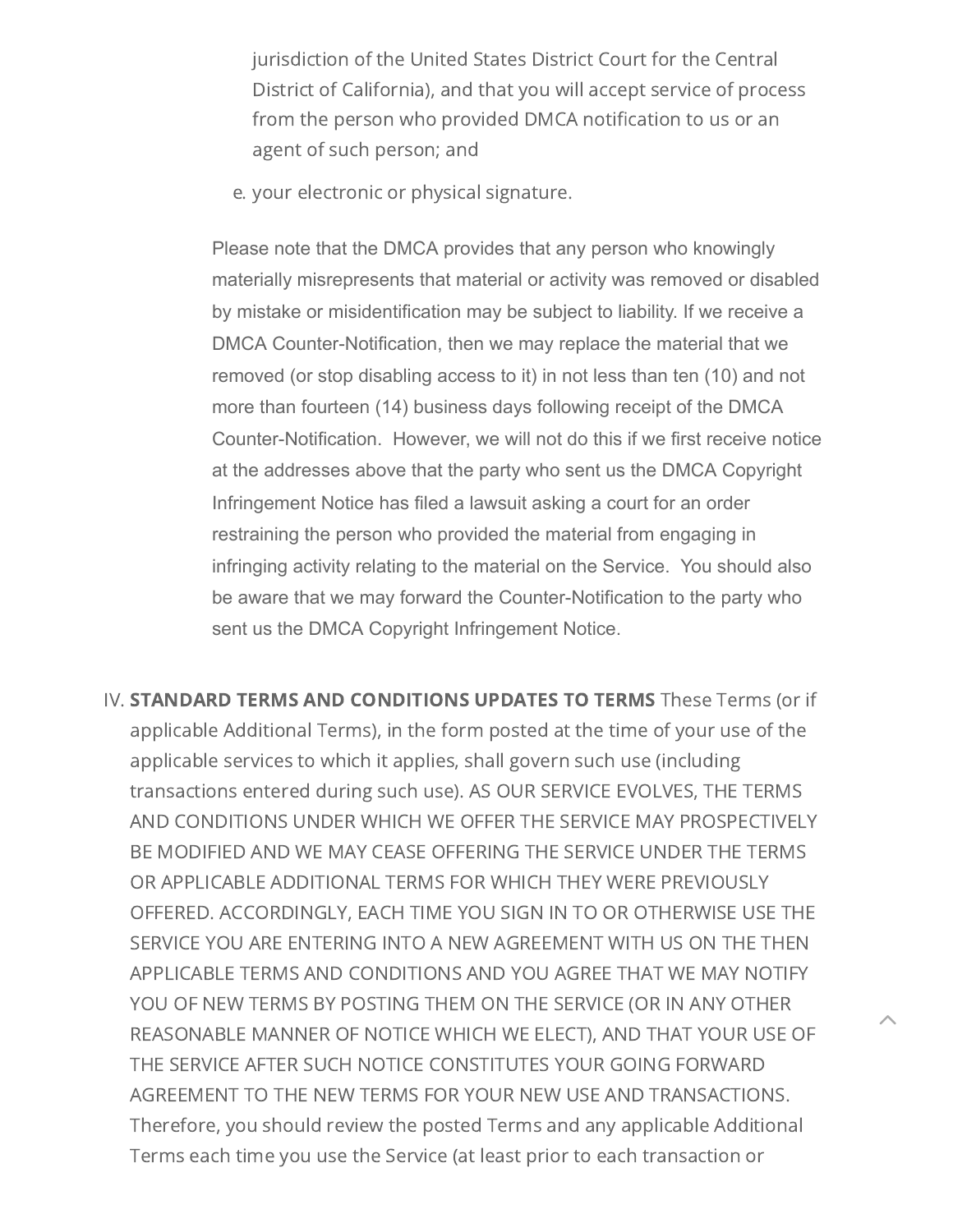submission). Any new Terms or Additional Terms will be effective as to new use and transactions as of the time that we post them, or such later date as may be specified in them or in other notice to you. However, the Terms (and any applicable Additional Terms) that applied when you previously used the Service will continue to apply to such prior use and any specific term to which we previously committed to apply those terms (if applicable) (i.e., changes and additions are prospective only) unless mutually agreed. In the event any notice to you of new, revised or additional terms is determined by a tribunal to be insufficient, the prior agreement shall continue until sufficient notice to establish a new agreement occurs. You should frequently check the home page, your message account and the email you associated with your account for notices, all of which you agree are reasonable manners of providing you notice. You can reject any new, revised or additional terms by discontinuing use of the Service and related services.

- <span id="page-27-0"></span>A. **CONSENT OR APPROVAL** As to any provision in these Terms or any Additional Terms that grants us a right of consent or approval, or permits us to exercise a right in our "sole discretion," we may exercise that right in our sole and absolute discretion. No Company consent or approval may be deemed to have been granted by us without being in writing and signed by an officer of Company.
- <span id="page-27-1"></span>B. OPERATION OF SERVICE, AVAILABILITY OF PRODUCTS AND SERVICES AND INTERNATIONAL ISSUES We control and operate the Service from our U.S.-based offices in the U.S.A., and we make no representation that the Service is appropriate or available for use beyond the U.S.A. If you use the Service from other locations, you are doing so on your own initiative and are responsible for compliance with applicable local laws regarding your online conduct and acceptable content, if and to the extent local laws apply. The Service may describe products and services that are available only in the U.S.A. (or only parts of it) and are not available worldwide. We reserve the right to limit the availability of the Service and/or the provision of any content, program, product, service, or other feature described or available on the Service to any person, entity, geographic area, or jurisdiction, at any time and in our sole discretion, and to limit the quantities of any content, program, product, service, or other feature that we provide. You agree that the United Nations Convention on Contracts for the International Sale of Goods does not apply to these Terms, or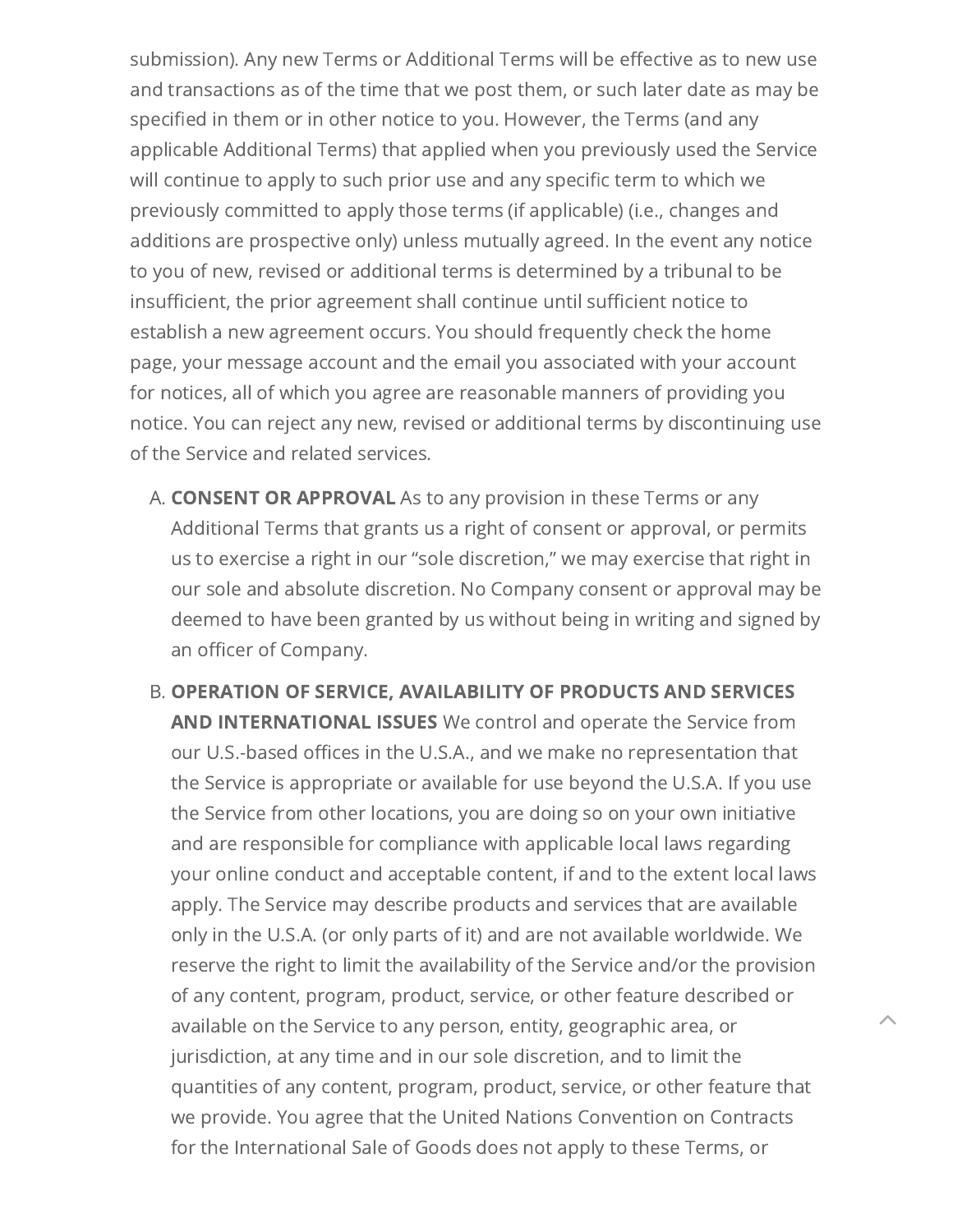Additional Terms, or to any sale of goods carried out as a result of your use of the Service.

- <span id="page-28-0"></span>C. SEVERABILITY AND INTERPRETATION If any provision of these Terms, or any Additional Terms, is for any reason deemed invalid, unlawful, void, or unenforceable by a court or arbitrator of competent jurisdiction, then that provision will be deemed severable from these Terms or the Additional Terms, and the invalidity of the provision will not affect the validity or enforceability of the remainder of these Terms or the applicable Additional Terms (which will remain in full force and effect). To the extent not prohibited by applicable law, you agree to waive, and you hereby waive, any applicable statutory and common law that may permit a contract to be construed against its drafter. Wherever the word "including" is used in these Terms or any applicable Additional Terms, the word will be deemed to mean "including, without limitation." The summaries of provisions and section headings are provided for convenience only and shall not limit the full Terms.
- <span id="page-28-1"></span>D. ELECTRONIC COMMUNICATIONS AND CONTRACTING When you communicate with us electronically, such as via email and text message, you consent to receive communications from us electronically. We will try to promptly respond to all inquiries, but we are not obligated to do so. You agree that all agreements, notices, disclosures, and other communications that we provide to you electronically satisfy any legal requirement that such communications be in writing. You agree that any time you electronically transact, agree or consent via the Service, it is intended to be an electronic signature which binds you as if you had signed on paper. You agree that your use of the Service, other than to read the Terms and Privacy Policy, constitutes agreement to the Terms, and any applicable Additional Terms, then posted without further action by you.

<span id="page-28-2"></span>E. INVESTIGATIONS, COOPERATION WITH LAW ENFORCEMENT, **TERMINATION AND SURVIVAL** You agree that Company shall have the right, without limitation and without any obligation, to: (i) investigate any suspected breaches of its Service security or its information technology or other systems or networks, (ii) investigate any suspected breaches of these Terms and any applicable Additional Terms or any potential harm to our users or third parties, (iii) use and/or disclose any information obtained by us in connection with the forgoing or to comply with law enforcement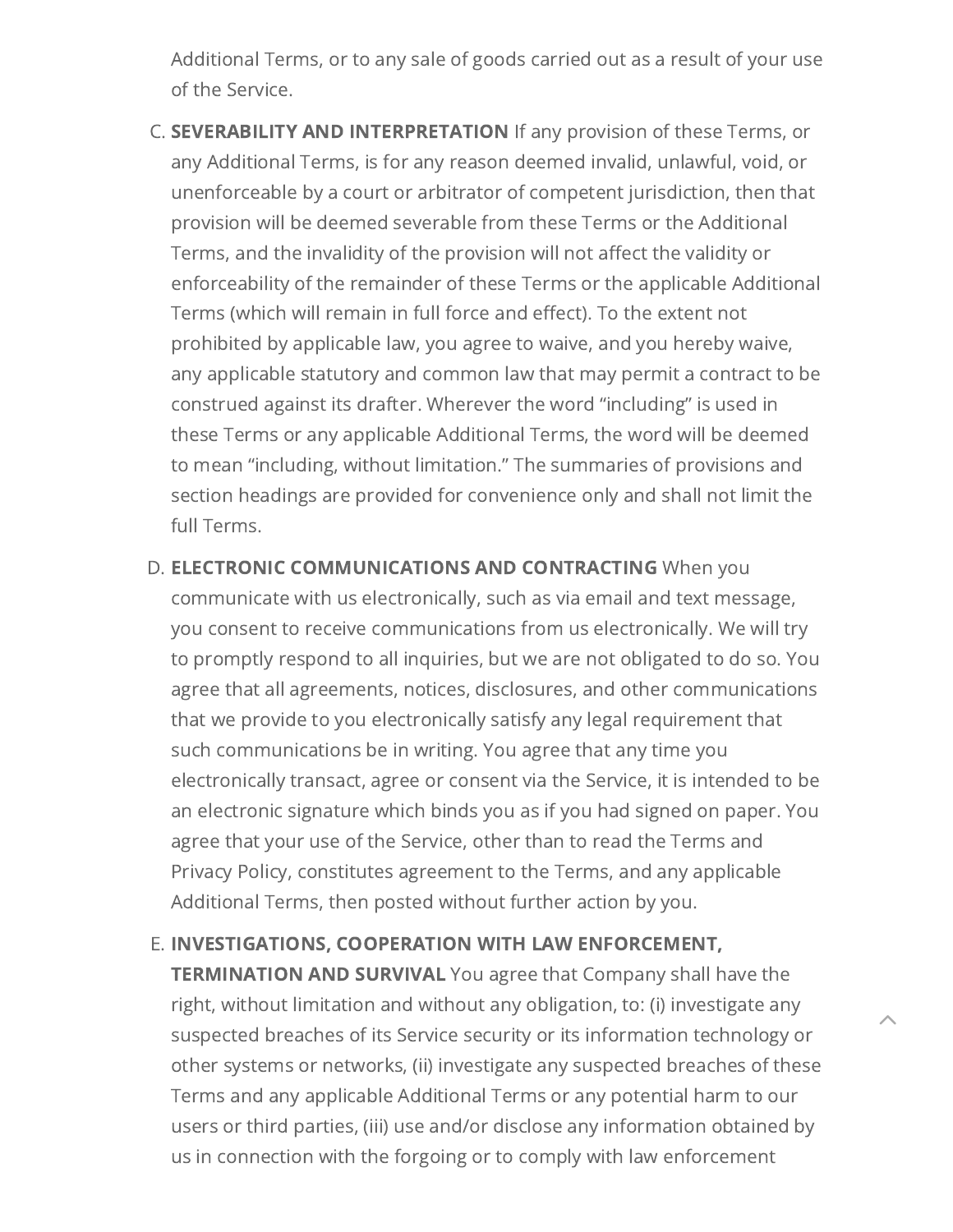requests or legal requirements in accordance our Privacy Policy, (iv) involve and cooperate with law enforcement authorities in connection with any of the foregoing matters, (v) prosecute violators of these Terms and any applicable Additional Terms, and (vi) discontinue the Service, in whole or in part, or, except as may be expressly set forth in any applicable Additional Terms, suspend or terminate your access to it, in whole or in part, including any user Accounts or registrations, at any time, without notice, for any reason and without any obligation to you or any third party. Any suspension or termination will not affect your obligations to us under these Terms or any applicable Additional Terms. Upon suspension or termination of your access to the Service, or upon notice from us, all rights granted to you under these Terms or any Additional Terms will cease immediately, and you agree that you will immediately discontinue use of the Service. The provisions of these Terms and any applicable Additional Terms, which by their nature should survive your suspension or termination will survive, including the rights and licenses you grant to us in these Terms, as well as the indemnities, releases, disclaimers, and limitations on liability and the provisions regarding jurisdiction, choice of law, no class action, and mandatory arbitration.

- <span id="page-29-0"></span>F. **ASSIGNMENT** We may assign our rights and obligations under these Terms and any applicable Additional Terms, in whole or in part, to any party at any time without any notice. These Terms and any applicable Additional Terms may not be assigned by you, and you may not delegate your duties under them, without the prior written consent of an officer of Company.
- <span id="page-29-1"></span>G. CALIFORNIA CONSUMER RIGHTS AND NOTICES California residents can obtain information on our privacy practices, including how we comply with the California Online Privacy Protection Act and the California "Shine the Light" Law in our Privacy Policy. Any California residents under the age of eighteen (18) who have registered to use the Service, and who have posted content or information on the Service, can request that their posting (but not third party posts) be removed from public view on the Service by contacting us at the email or address set forth in Section 2.E making such a request, stating that they personally posted such content or information and detailing where the content or information is posted. We will make reasonable good faith efforts to remove the post from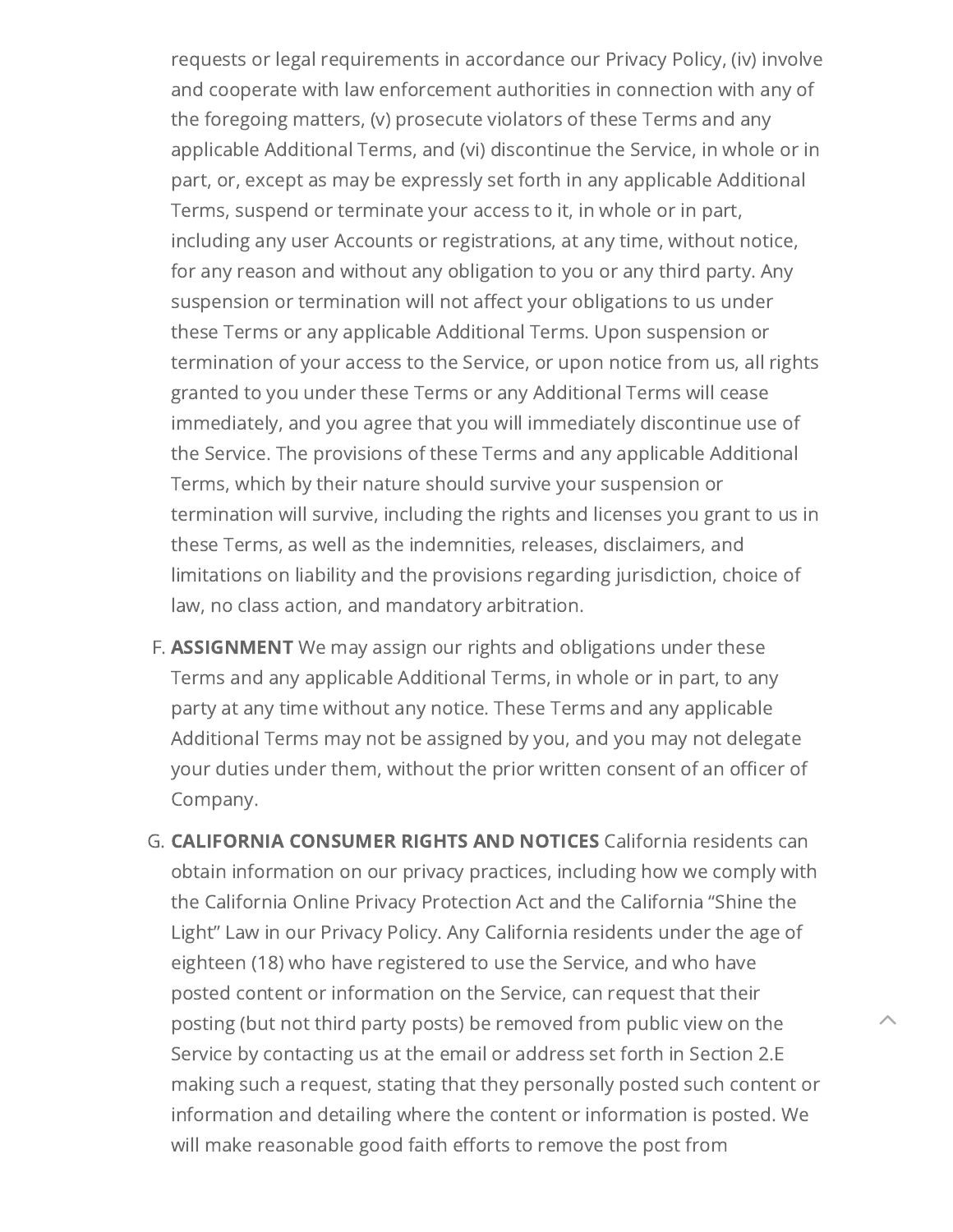prospective public view or anonymize it so the minor cannot be individually identified. This removal process cannot ensure complete or comprehensive removal. For instance, third-parties may have republished the post and archived copies of it may be stored by search engines and others that we do not control.

<span id="page-30-0"></span>H. DEVICES AND CONNECTIVITY We do not warrant that the software provided by Company to utilize the Service or any other software used in connection with the Service will be compatible with other third party software nor do we warrant that operation of the Service and the associated software will not damage or disrupt other software or hardware. You are responsible for obtaining and maintaining all Devices and other equipment and software, and all internet service provider, mobile service, and other services needed for your access to and use of the Service and you will be responsible for all charges related to them. You further agree to look solely to the entity that manufactured and/or sold you the Device for any issues related to the Device and its compatibility with the Service and/or the Company software. By using the Service, you agree that Company may change, alter, or modify the settings or configurations on your Device in order to allow for or optimize your use of the Service (e.g., save content, access data, enable services, etc.). For instance, our App may access and read accounts, data and/or content on your Device, add content to your Device, and change settings of your Device, for reasons such as showing you the location of things or people near you; saving App images, sound files and writing usage logs to the Device; sending Facebook and Twitter messages you initiate; sending and receiving data needed for App operations; and to provide you notice when you are not connected to a network. You consent to these activities by installing the App or otherwise using the Service. Your Device settings may enable you to disable, change or limit some of these activities, and you can disable the App by uninstalling the App. You must be connected to the Internet for the entire time you are using the Service, the cost and provisions of which is your responsibility. The quality of the display of the Content may vary from Device to Device, and may be affected by a variety of factors, such as your Device, your location, the bandwidth available through and/or speed of your Internet connection. Company makes no representations or warranties about the quality of your Service experience on your Device or the ability of any Device to access or display the Content.